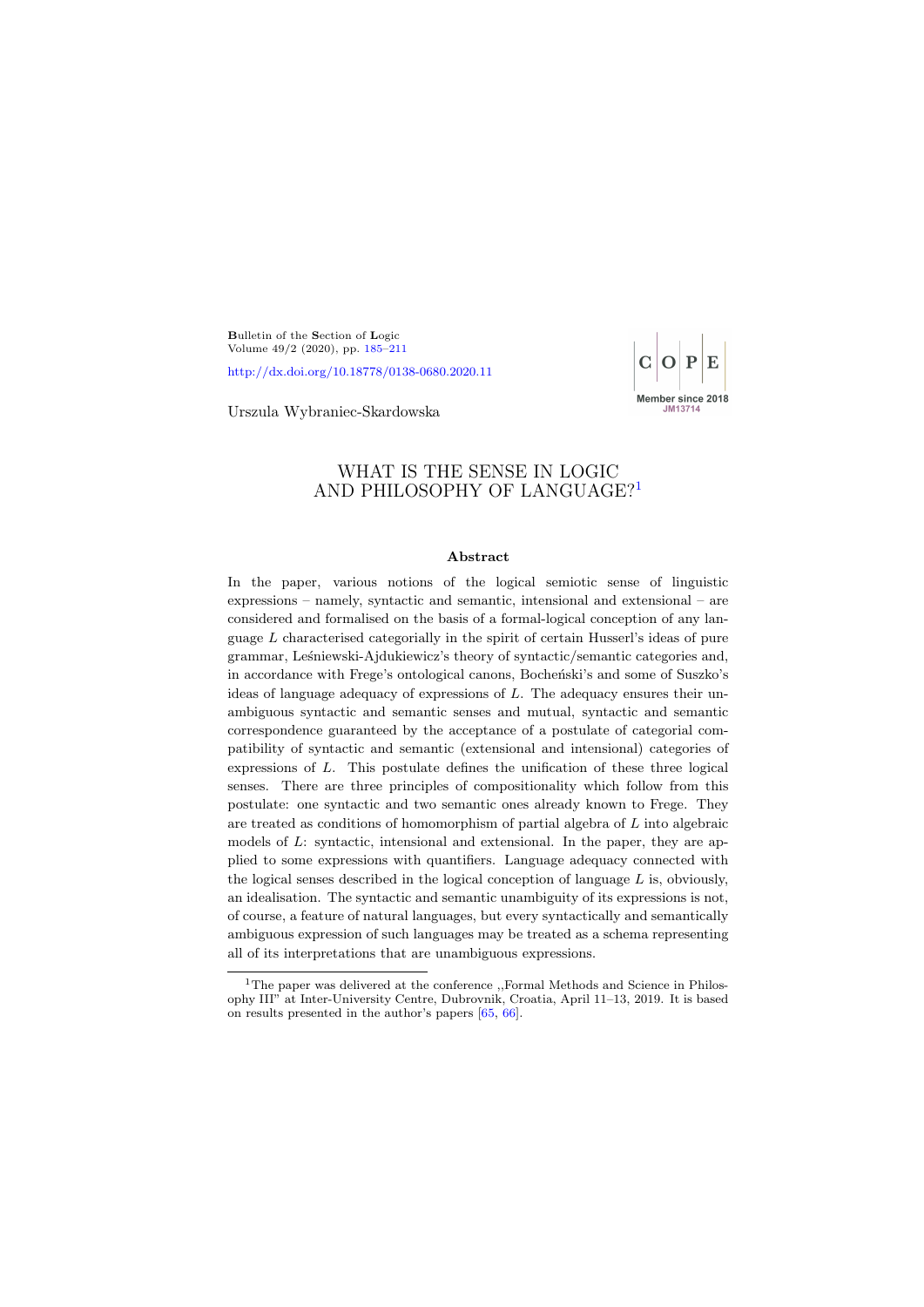Keywords: Logic and philosophy of language, categorial language, syntactic and semantic senses, intensional semantics, meaning, extensional semantics, denotation, categorisation, syntactic and semantic compatibility, algebraic models, truth, structural compatibility, compositionality, language communication.

## 1. Introduction

The word 'sense' has many meanings, and it appeals to us in many ways. On the basis of philosophy (and/or theology), it is for centuries that we have been trying to grasp and understand what the sense of our life is; likewise the sense of existence, the sense of our action and endeavour, and what the sense of the world is in general. From the point of view of philosophy, there are various visions and many theories regarding the sense of the world, the sense of life, our actions, etc. To discover their rational justifications, logical knowledge is needed, but, obviously, it is not enough. This philosophical meaning of the word 'sense' must clearly be distinguished from the logical, semiotic one. In the philosophical meaning, the word 'sense' is used as a certain property of extra-linguistic objects when it is said that something has or does not have sense, while referring to such objects. It derives from the basic, logical and semiotic meaning of this word, the meaning referring to linguistic objects, verbal signs. It should be noted, however, that it is not only the non-semiotic, but also the semiotic usage of the word 'sense' that is homogenous. Thus, one can speak of many notions of sense.

In this paper, we would like to characterise and formalise various notions of the logical and philosophical sense of linguistic expressions; from the viewpoint of logic, only these notions of sense can be of interest to us. The contemporary logic, logic of language (logical semiotics) can define the semiotic sense, logical sense strictly with regards to some general aspects of developing the cognition of the world and, at the same time, contributing to an explication of one of the most important traditional philosophical problems: Language adequacy of our knowledge in relation to cognition of reality, or, briefly: language adequacy. It is connected with the mutual relations between the three elements of the triad, reality–knowledge–language, and an adequate reflection of fragments of reality via expressions of language and inter-subjective knowledge of these fragments [\[67\]](#page-26-1).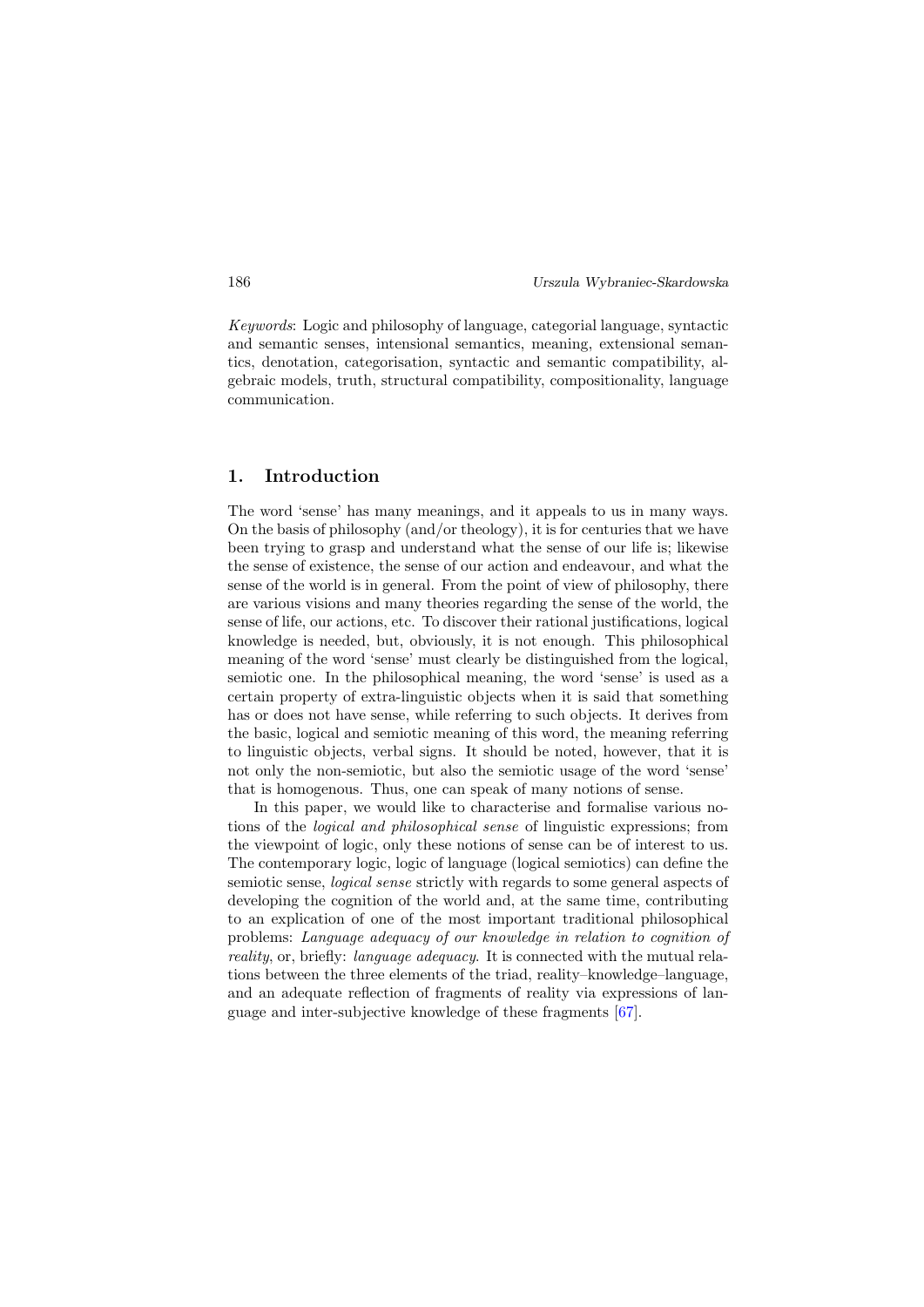The above-mentioned adequacy requires, first of all, syntactic and semantic characterisation of language expressions as generalised by a grammar [\[57,](#page-25-1) [66\]](#page-26-0). Languages structured by grammar and logic are important tools of thinking, cognition of reality and knowledge acquisition, which stand for the foundations of our sense of existence [\[43\]](#page-24-0). In modern logic and philosophy of language, an approach based on Frege functions. It is implemented by the trend of formal and logical reflection on language and Fregean senses.

Logical sense, in its different variants, is considered and formalised on the basis of the conception of formalisation of language  $L$ , which is sketched below. The syntactic sense of these expressions is defined on the basis of language syntax and *semantic senses* – on the basis of bi-level language semantic: *intensional* and *extensional*.

From the logical point of view, the three notions of the sense of expressions of language L are understood as follows  $[62, 68]$  $[62, 68]$  $[62, 68]$  (see Fig. [1\)](#page-3-0):

- *syntactic sense* is found in expressions of  $L$  which are well-formed; it is their *essence*; it is defined in the syntax of  $L$ , and-in accordance with Carnap's distinction, *intension-extension* [\[21\]](#page-22-0), or Frege's differentiation, Sinn-Bedeutung [\[23\]](#page-22-1)–two kinds of semantic sense:
	- *intensional sense* is proper to the expressions of L which have a meaning, intension; it is defined in intensional semantics of L,
	- extensional sense is proper to the expressions of  $L$  which have a denotation, extension; it is defined in extensional semantics of L.

The syntactic and semantic notions of sense must be differentiated and explicated. This is possible through a conceptualisation of these notions that will lead to a formal-logical theory of syntax and semantics of language L, which specifies and describes these notions.

There are different points of view on the grammar of language, its syntax and semantics. In the paper, any language  $L$ , its syntax and bilevel semantic: intensional and extensional, is characterised and formalised *categorially* in the spirit of some ideas of Husserl (see  $[30]$ ) and Leśniewski-Ajdukiewicz's theory of syntactic/semantic categories [\[3,](#page-21-1) [4,](#page-21-2) [36,](#page-23-1) [37\]](#page-23-2), in accordance with Frege's ontological canons  $[21]$ , Bocheński's motto, syntax mirrors ontology [\[13\]](#page-22-2), and some ideas of Suszko: language should be a linguistic scheme of ontological reality and simultaneously a tool of its cognition [\[50,](#page-24-1) [51,](#page-24-2) [52,](#page-24-3) [53\]](#page-24-4).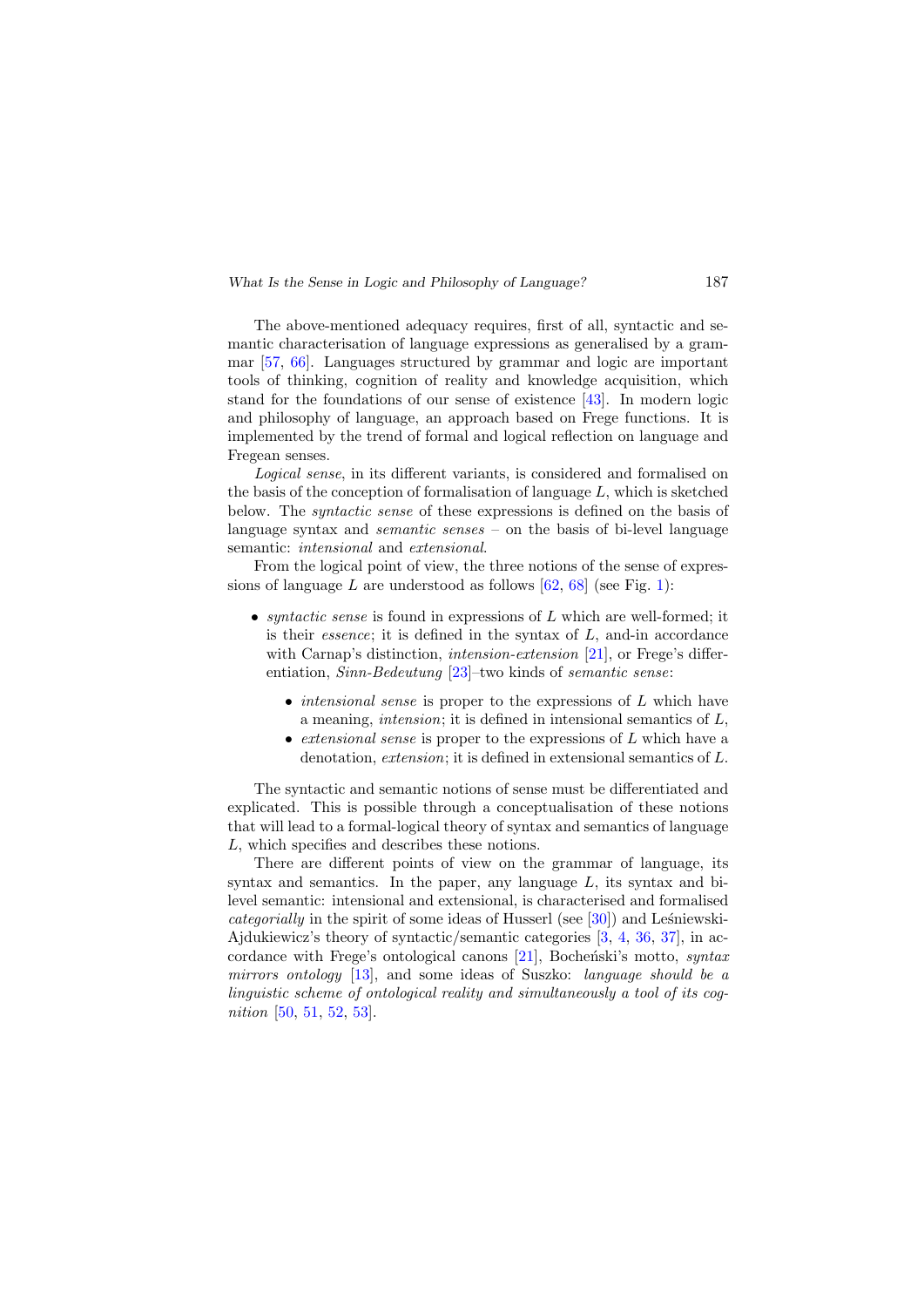

<span id="page-3-0"></span>Fig. 1. Three notions of linguistic sense: essence, intension, extension.

# 2. Main ideas of the formalisation of categorial language L

Categorial language  $L$  is defined if the set  $S$  of all well-formed expressions (wfes) of  $L$  is determined. These expressions must satisfy the requirements of categorial syntax and categorial semantics. The categorial syntax is connected with generating the set  $S$  by the classical categorial grammar, the idea of which originated from Ajdukiewicz [\[3,](#page-21-1) [4\]](#page-21-2) under the influence of Le´sniewski's theory of semantic (syntactic) categories in his systems of protothetics and ontology [\[36,](#page-23-1) [37\]](#page-23-2), under Husserl's ideas of pure grammar (see [\[30\]](#page-23-0)), and under the influence of Russel's theory of logical types. The notion of categorial grammar was shaped by Bar-Hillel (see  $[6, 7, 8]$  $[6, 7, 8]$  $[6, 7, 8]$  $[6, 7, 8]$  $[6, 7, 8]$ ) and developed by Lambek, Montague, Cresswell, Buszkowski, Marciszewski, Simons, Ta lasiewicz and others [\[14,](#page-22-3) [15,](#page-22-4) [16,](#page-22-5) [17,](#page-22-6) [18,](#page-22-7) [19,](#page-22-8) [20,](#page-22-9) [21,](#page-22-0) [34,](#page-23-3) [35,](#page-23-4) [38,](#page-23-5) [39,](#page-23-6) [40,](#page-24-5) [45,](#page-24-6) [46,](#page-24-7) [52\]](#page-24-3).The first formalisation of languages generated by the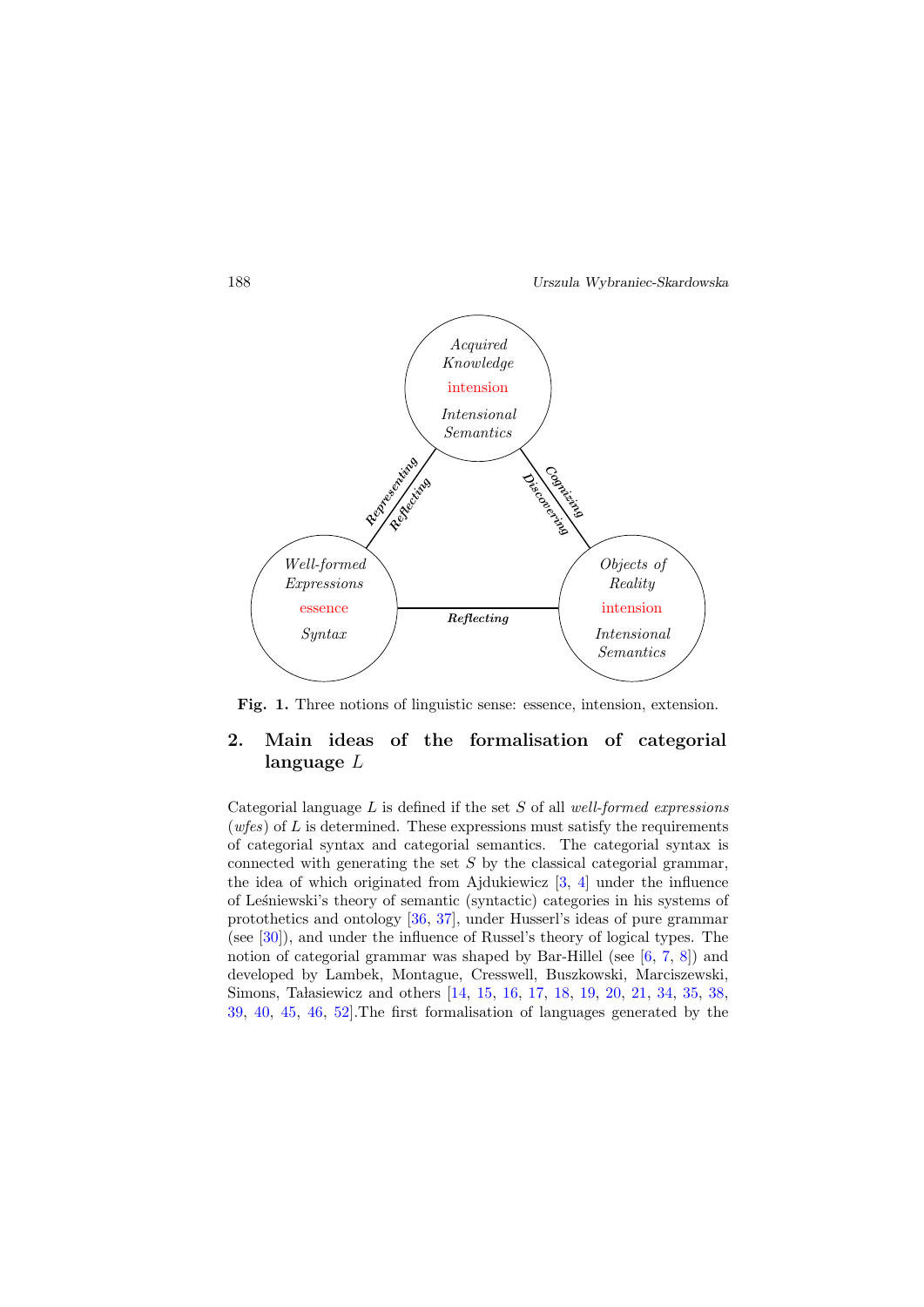aforementioned classical categorial grammar, the notion introduced and explicated by Buszkowski was presented in the author's book in Polish [\[55\]](#page-25-3) and its English translation, as well as some extension [\[56\]](#page-25-4) (see also [\[63\]](#page-25-5)).

In the categorial approach to language  $L$ , wfes of  $S$  should belong to appropriate syntactic categories. A characteristic feature of categorial syntax is that each composed wfe of the set  $S$  has a functor-argument structure, so that it is possible to distinguish in it the main part (the so-called main functor) and the other parts (called *arguments* of this functor), yet each constituent of the wfe has a determined syntactic category. Categorial intensional and extensional semantics is connected with meaning and denotation of wfes of S and with their membership in appropriate semantic categories: intensional and extensional, respectively (see  $[25, 61, 63, 64, 65, 66]$  $[25, 61, 63, 64, 65, 66]$  $[25, 61, 63, 64, 65, 66]$  $[25, 61, 63, 64, 65, 66]$  $[25, 61, 63, 64, 65, 66]$  $[25, 61, 63, 64, 65, 66]$  $[25, 61, 63, 64, 65, 66]$  $[25, 61, 63, 64, 65, 66]$  $[25, 61, 63, 64, 65, 66]$  $[25, 61, 63, 64, 65, 66]$  $[25, 61, 63, 64, 65, 66]$ ). Each constituent of the composed wfe has a determined semantic (intensional and extensional) category, can have a meaning (intension) assigned to it, and thus also a category of knowledge (the category of constituents of knowledge) and also denotation (extension), and thus – an ontological category (the category of ontological objects).

The meanings (intensions) of wfes of L are treated as certain constituents of inter-subjective knowledge: logical concepts, logical judgments, operations on such notions or judgments, on the former and the latter, on other operations.

Object references (references) of wfes of L, and also constituents of knowledge, are objects of the cognised reality: individuals (concretes or abstract), states of things, operation on the indicated objects, and the like. Denotations (extensions) of wfes of L and constituents of knowledge are sets of such objects. The compatibility of these denotations is called semantic compatibility of L.

# 3. General assumption concerning the logical sense of expressions of language L

In the logical conception of language  $L$  and the semiotic senses outlined in the paper, expressions of  $L$  have syntactic, intensional and extensional senses and satisfy some general conditions of the logical sense of these expressions. Baseline conditions apply to syntactic and semantic unambiguity expressions of language  $L$  and the subsequent – relate to categorial compatibility and structural compatibility.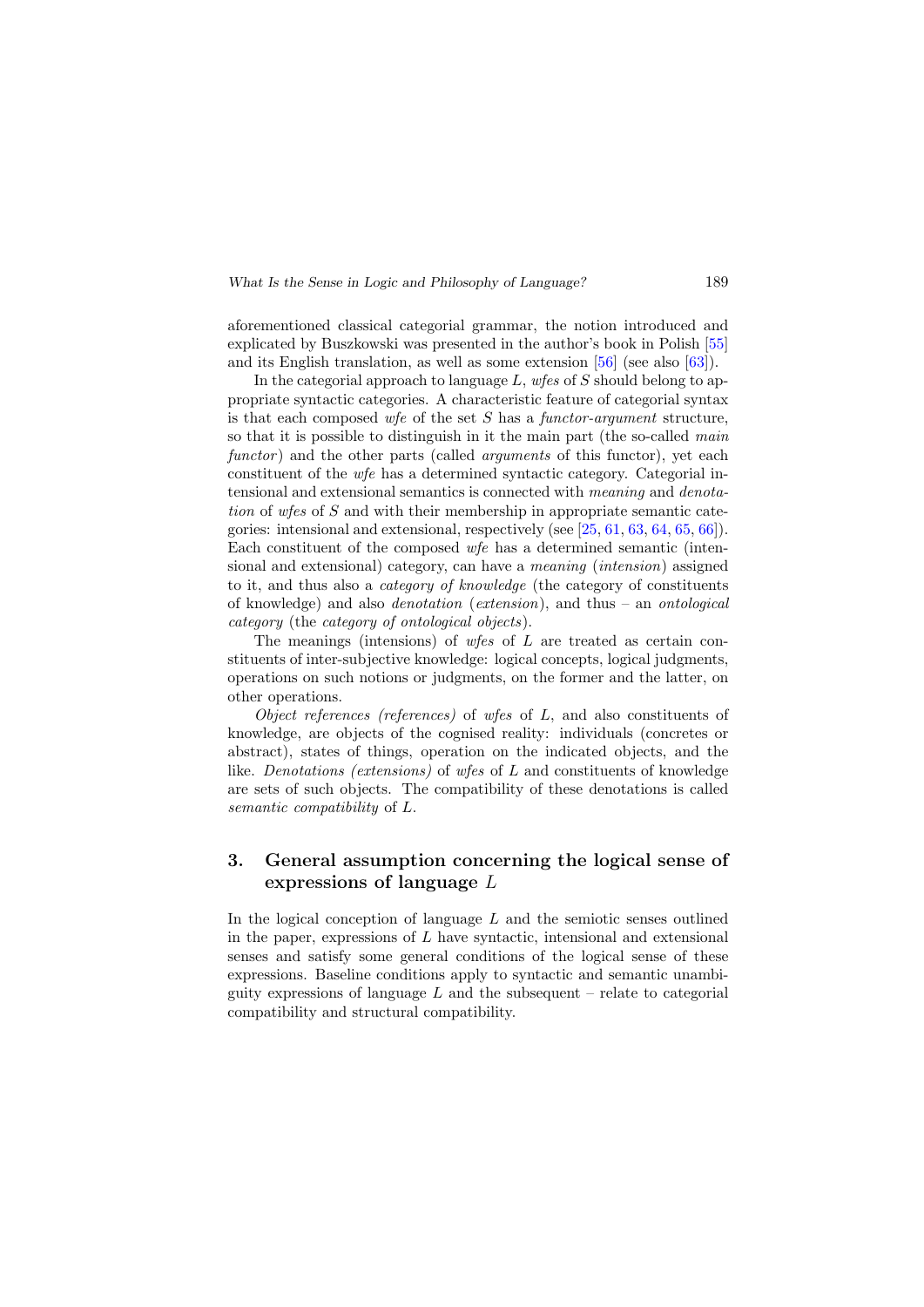# 3.1. Syntactic and semantic unambiguity

The starting point is the syntactic and semantic unambiguity of the language expressions of language  $L$ . They should be:

- syntactically coherent and wfes of the set  $S$  (its essences).
- structurally unambiguous: have one syntactic sense (essence), i.e. do not contain amphiboly and have the one mentioned functor-argument structure,
- semantically unambiguous: have one *intension* and one *extension*, thus, one meaning and one denotation.

Remark 1. Syntactic and semantic unambiguity is not, of course, a feature of natural languages and not often of languages of non-exact sciences, but every syntactically and semantically ambiguous expression of these languages may be treated as a schema representing all of its interpretations that are unambiguous expressions (with exactly one syntactic and/or semantic sense) and which serve for an adequate description of specified fragments of reality.

For example, the sentence:

Teachers are tired because they teach students in various schools and they have a lot of them.

is structurally ambiguous (contains amphiboly), but it can be treated as a schema of two unambiguous sentences:

Teachers are tired because they teach students in various schools and they have a lot of students.

and

Teachers are tired because they teach students in various schools and they have a lot of schools.

On the other hand, the structurally unambiguous sentences

I came back tomorrow on foot on the colourful black-and-white train of  $25.66$ 

She laughed with sweet tears which fell weightlessly onto the ceiling.

have no meaning or intensional and extensional sense; they are semantic nonsense.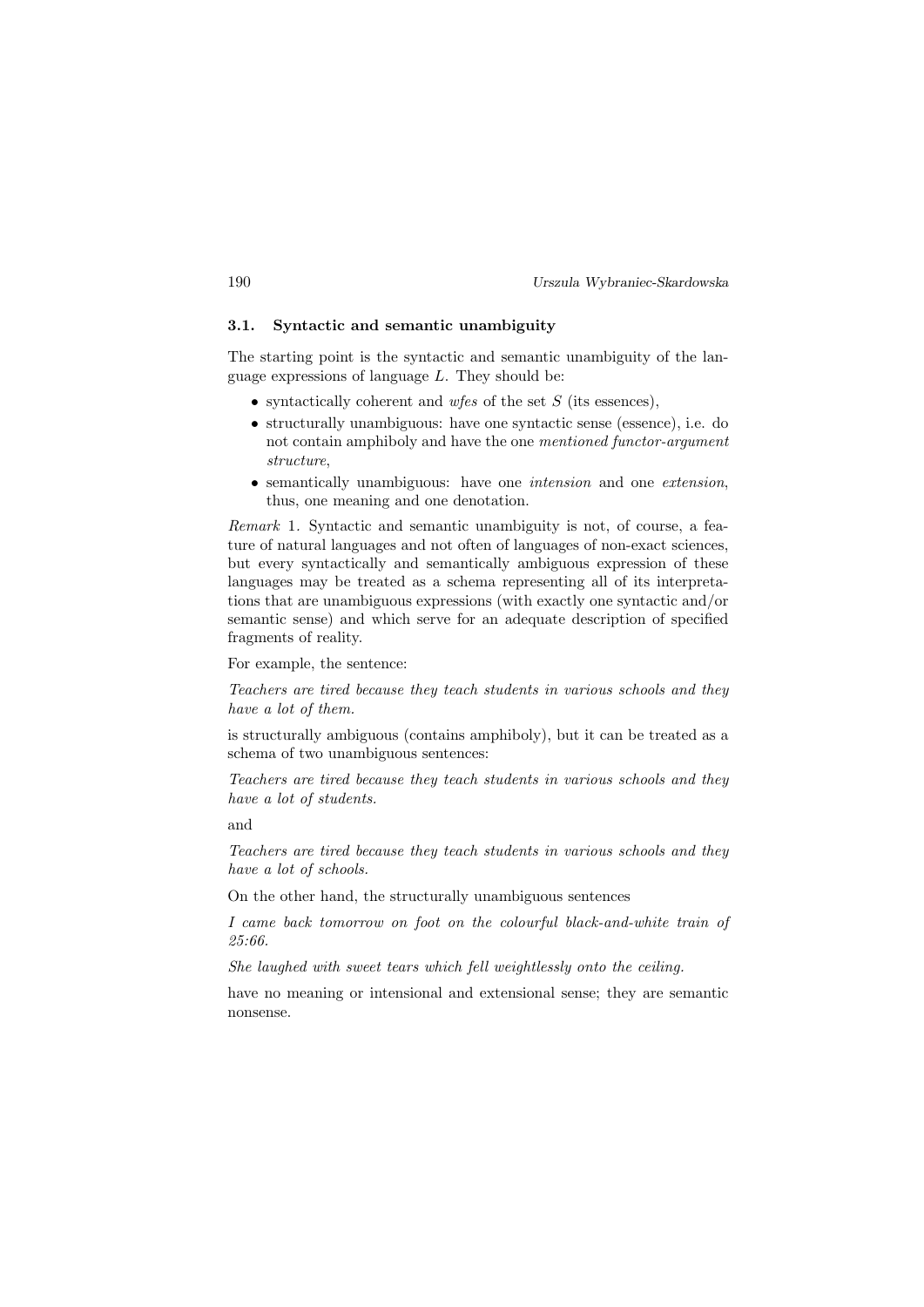In the categorial approach to language  $L$ , generated by the classical categorial grammar, a categorial index (type)  $i(e)$  of a certain set T of types is unambiguously assigned to every  $wfe$  e of the set S, and every composed wfe of  $S$  has the functor-argument structure. Categorial indices (types) were introduced into logical semiotics by Ajdukiewicz [\[3\]](#page-21-1) with the goal of determining the syntactic role of expressions and to examine their syntactic connection, in compliance with the *principle of syntactic connection*  $(Sc)$ which, in a free formulation, says that:

 $(Sc)$  The categorial type of the main functor of each functor-argument expression of language L is formed out of the categorial type of the expression which the functor forms together with its arguments, as well as out of the subsequent types' arguments of this functor.

Every functor-argument expression  $e$  of  $L$  can be written in a functionalargument form as follows:

$$
e = f(e_1, e_2, \dots, e_n), \tag{e}
$$

where f is the main functor of e and  $e_1, e_2, \ldots, e_n$  are its subsequent arguments. Then, assuming that t is the type of e and  $t_1, t_2, \ldots, t_n$  are successive types of its arguments, the type of the functor  $f$  satisfying the principle (Sc) can be written in the following quasi-fractional form:

$$
i(f) = i(e)/i(e_1)i(e_2) \dots i(e_n) = t/t_1t_2 \dots t_n.
$$
 (i(f))

Then, the set  $S$  of all wfes of  $L$  is defined as the smallest set including the vocabulary V of L and closed under the principle  $(Sc)$ : DEFINITION 1.

$$
S = \bigcap \{ X : V \subset X \land \forall e = f(e_1, e_2, \dots, e_n)(Sc(e)) \to e \in X \} \text{ where,}
$$
  
\n
$$
Sc(e) = (i(e) = t \land \forall j = 1, 2, \dots n \; i(e_j) = t_j) \to i(f) = t/t_1t_2 \dots t_n.
$$

In the formal definition of set  $S$ , it is required that each functorargument constituent of the given expression should satisfy the principle (Sc).

Every wfe e of S is a meaningful expression of L possessing one intension, i.e. one meaning  $\mu(e)$ , where  $\mu$  is the operation of indicating the meaning defined on the set S:

$$
\mu: S \to \mu(S) = K.
$$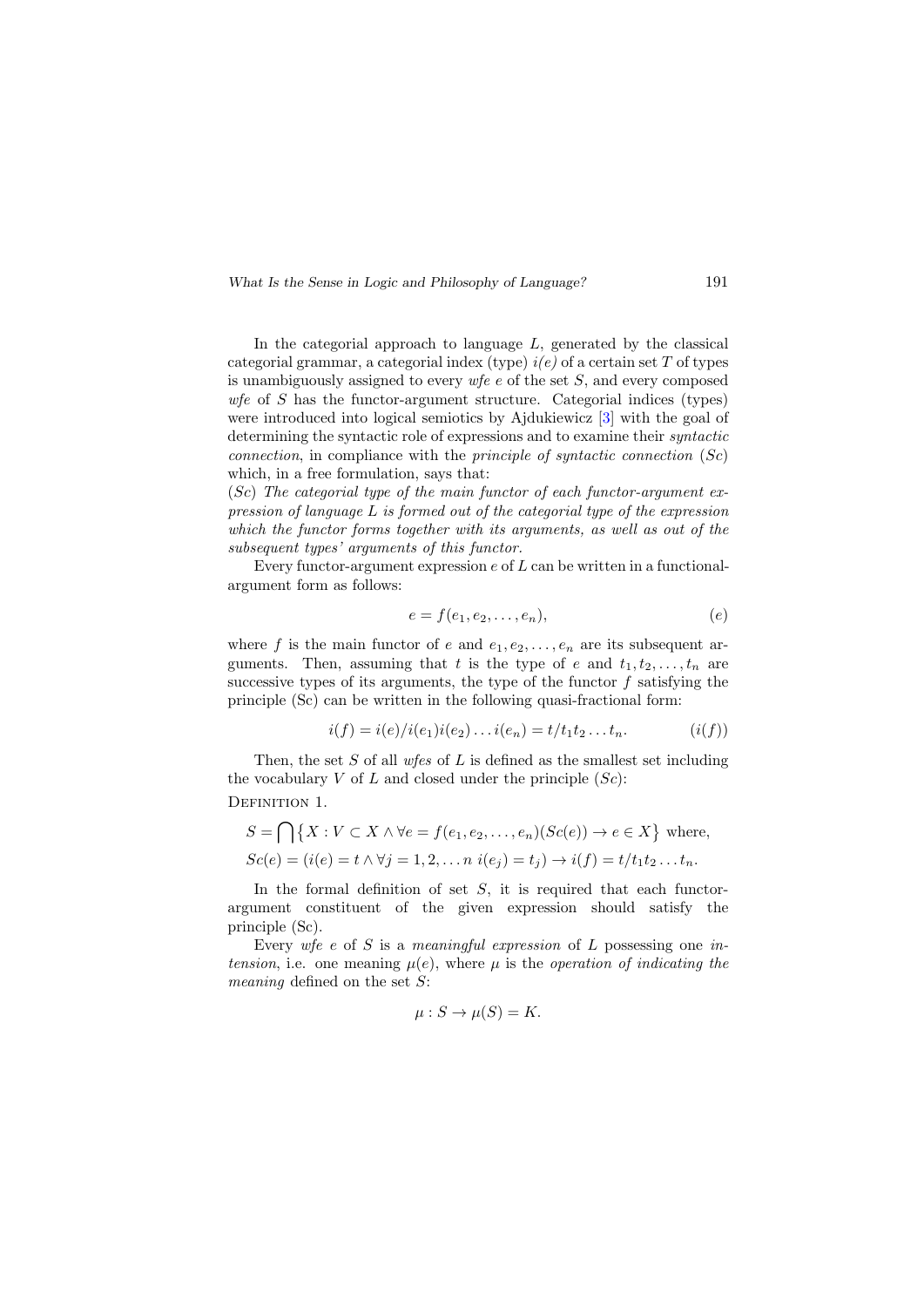The **meaning**  $\mu(e)$  of the wfe e of the set S may be intuitively understood, in accordance with the understanding of meaning of expressions by Ajdukiewicz  $[1, 2]$  $[1, 2]$  $[1, 2]$  and, independently, by Wittgenstein  $[55]$  as a common property of all the *wfes* of  $S$  which possess the same manner of using as does  $e$  by competent users of language  $L$  (cf. [\[41\]](#page-24-8)). Formalisation of thus conceived notion of meaning (and related notions) is given by Wybraniec-Skardowska in [\[62\]](#page-25-2). In [\[62\]](#page-25-2), its different philosophical conceptions, in particular those originating from Richard Montague, Donald Davison or Michael Dummett, are sketched. In my approach to the meaning of an expression of L, it is treated as a constituent of knowledge  $K = \mu(S)$ .

Every wfe e of S is a meaningful expression of L possessing one denotation, extension  $\delta(e)$ , where  $\delta$  is the operation of denoting defined on set S:

$$
\delta: S \to \delta(S) = O.
$$

The notion of *denoting* can, however, be introduced also as the *opera*tion of denoting  $\delta_K$ , defined on the set of constituents of knowledge K:

$$
\delta_K: K \to \delta_K(K) \subseteq O.
$$

The **denotation**  $\delta(e)$  of the meaningful expression e is defined as the set of all ontological objects (or the ontological object) of the set  $O = \delta(S)$ , whose occurrences the expression e refers to. The **denotation**  $\delta_K(k)$  of the constituent k of knowledge K is defined as the set of all extra linguistic, ontological objects to which  $k$  refers. Semantic compatibility takes place iff  $\delta(S) = \delta_K(K) = O$  (see Fig. [2\)](#page-8-0).

#### 3.2. Categorial compatibility

In the logical conception of language  $L$ , the three distinguished kinds of logical sense of expressions of L must be compatible: any  $wfe$  of L having the syntactic sense, essence (belonging to a syntactic category of the defined kind), has a semantic, intensional sense *(intension)* and an extensional sense (extension) and is, simultaneously, a meaningful expression of  $L$  belonging to a defined intensional and, respectively, to a defined extensional semantic category. The logical sense of  $w \text{f} \text{e}$  of  $L$  is connected with the compatibility of their syntactic and semantic, intensional and extensional categories. In the categorial approach to language, the aforementioned categories of wfes of L are determined by attributing to them, as to their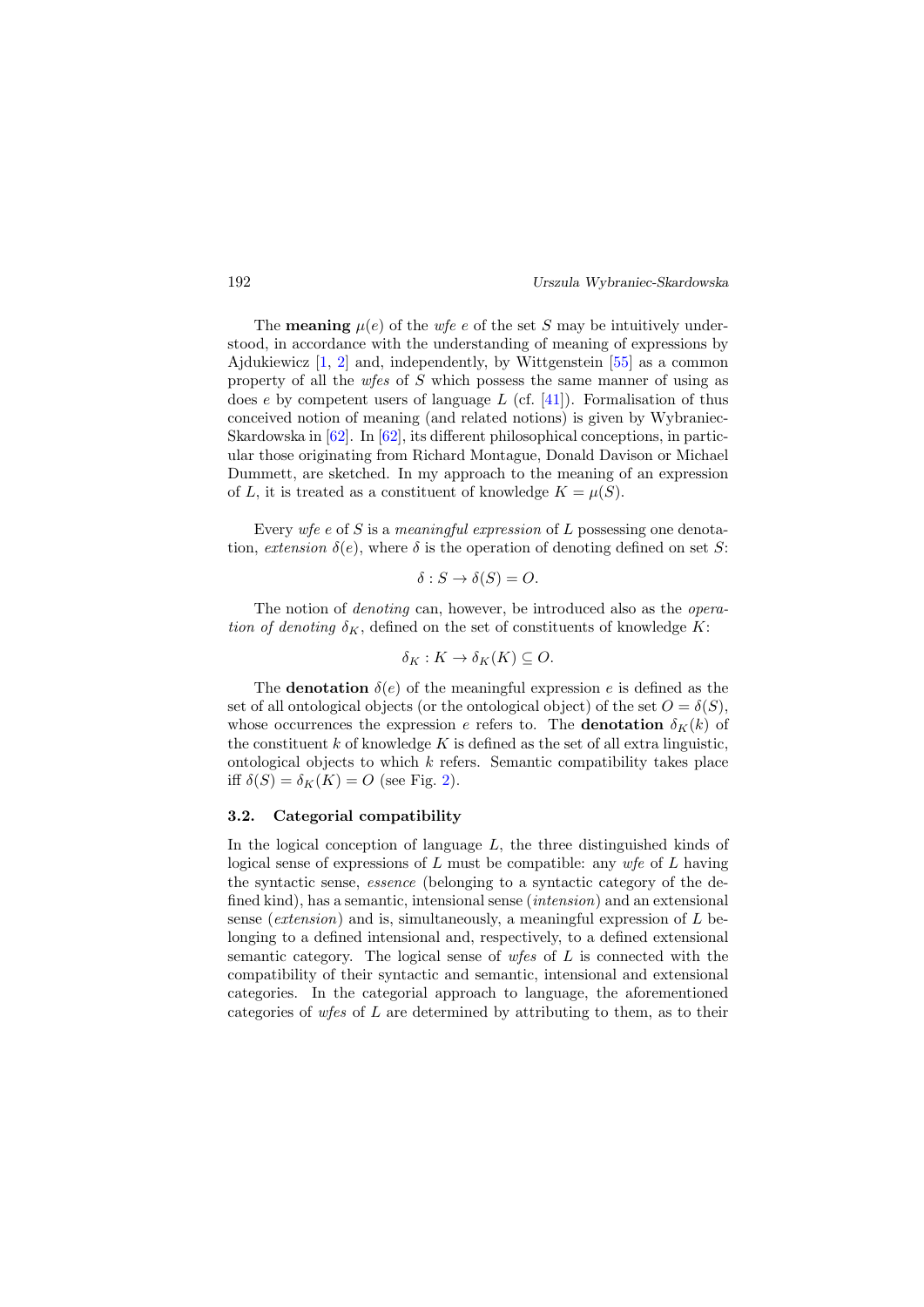

<span id="page-8-0"></span>Fig. 2. Semantic compatibility and language adequacy.

expressions, categorial indices (types) of the set  $T$ . Compatible categories have the same categorial type that unifies these three notions of sense (see Fig. [3\)](#page-9-0).

Categorial types play here the role of a tool coordinating meaningful expressions and extralinguistic objects: intensions and extensions [\[4,](#page-21-2) [47,](#page-24-9) [50,](#page-24-1) [51,](#page-24-2) [52\]](#page-24-3).

### 3.2.1. Postulate of categorial compatibility

The postulate of categorial compatibility of syntactic and semantic categories is one of the most important conditions of the logical sense of wfes of language L. Here is a more formal description of this postulate. Let

- 1. S be the set of all wfes of L,
- 2. K the set of all *intensions* of expressions of the set  $S; K = \mu(S)$ ,
- 3.  $O$  the set of all *extensions* of expressions of the set  $S$ ;  $O = \delta(S) = \delta_K(K).$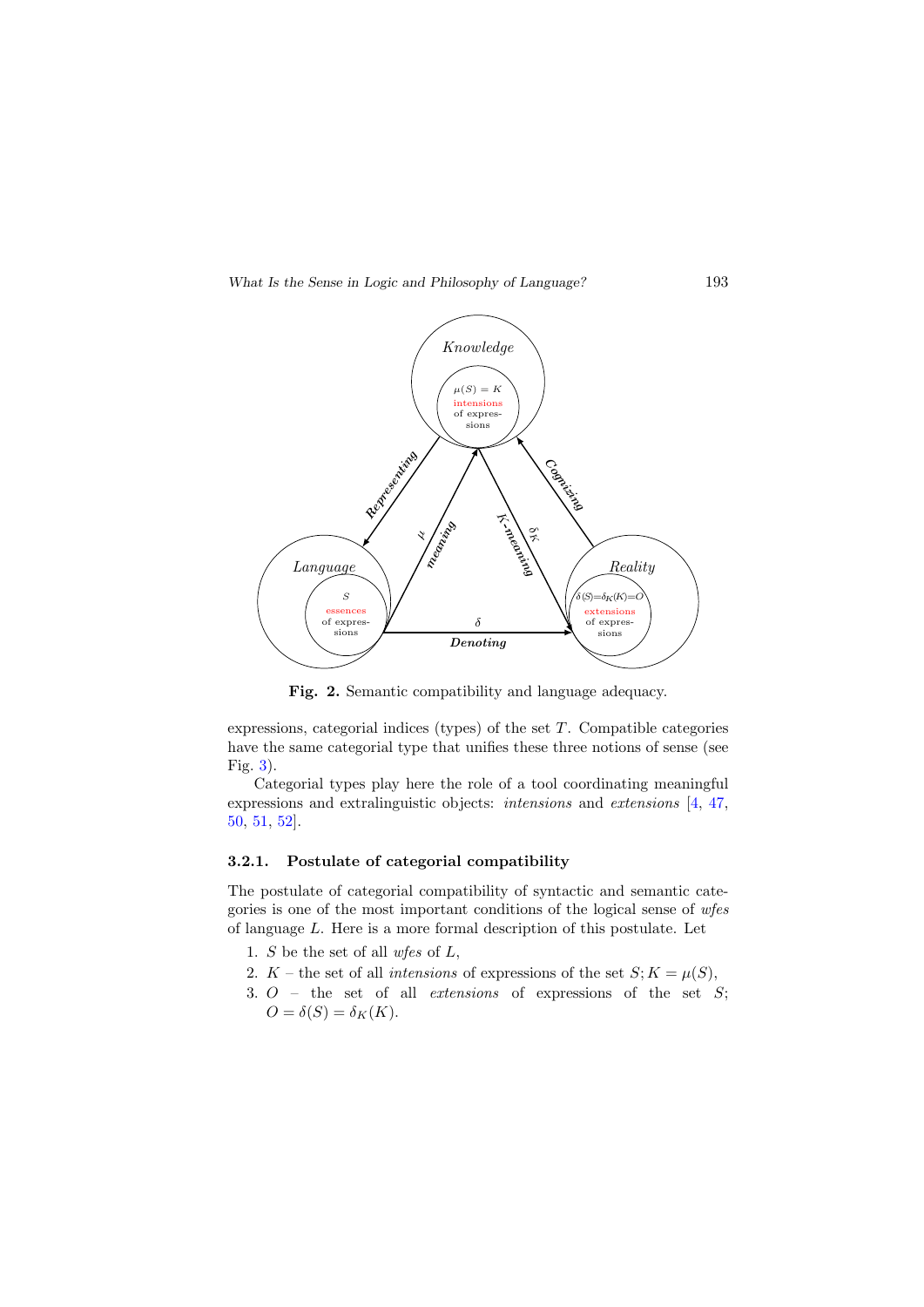

<span id="page-9-0"></span>Fig. 3. Type-unifying three notions of logical sense: essence, intension, extension.

The above-discussed syntactic and semantic categories of meaningful *wfes* of  $L$  are the following subsets of the set  $S$ :

<span id="page-9-1"></span>DEFINITION 2.  $Syn_t = \{e \in S : i(e) = t\},\$  where  $i: S \to T$ , DEFINITION 3.  $Int_{t} = \{e \in S : i_{\mathbf{K}}(\mu(e))\} = t\}$ , where  $i_{\mathbf{K}} : K \to T$ , DEFINITION 4.  $Eks_t = \{e \in S : i_{\boldsymbol{O}}(\delta(e))\} = t\}$ , where  $i_{\boldsymbol{O}}: O \to T$ ,

<span id="page-9-2"></span>The syntactic (resp. intensional, resp. extensional) category with the index t is the set of all  $w$ fes of S that have the categorial index t (resp. intensions of which, resp. extensions of which have the index t).

The postulate of categorial compatibility defining an aspect of the logical sense of wfes of L has the following form  $[65, 66, 67]$  $[65, 66, 67]$  $[65, 66, 67]$  $[65, 66, 67]$  $[65, 66, 67]$ :

$$
Syn_t = Int_t = Eks_t \qquad \text{for any } t \in T. \tag{ANIM(P)}.
$$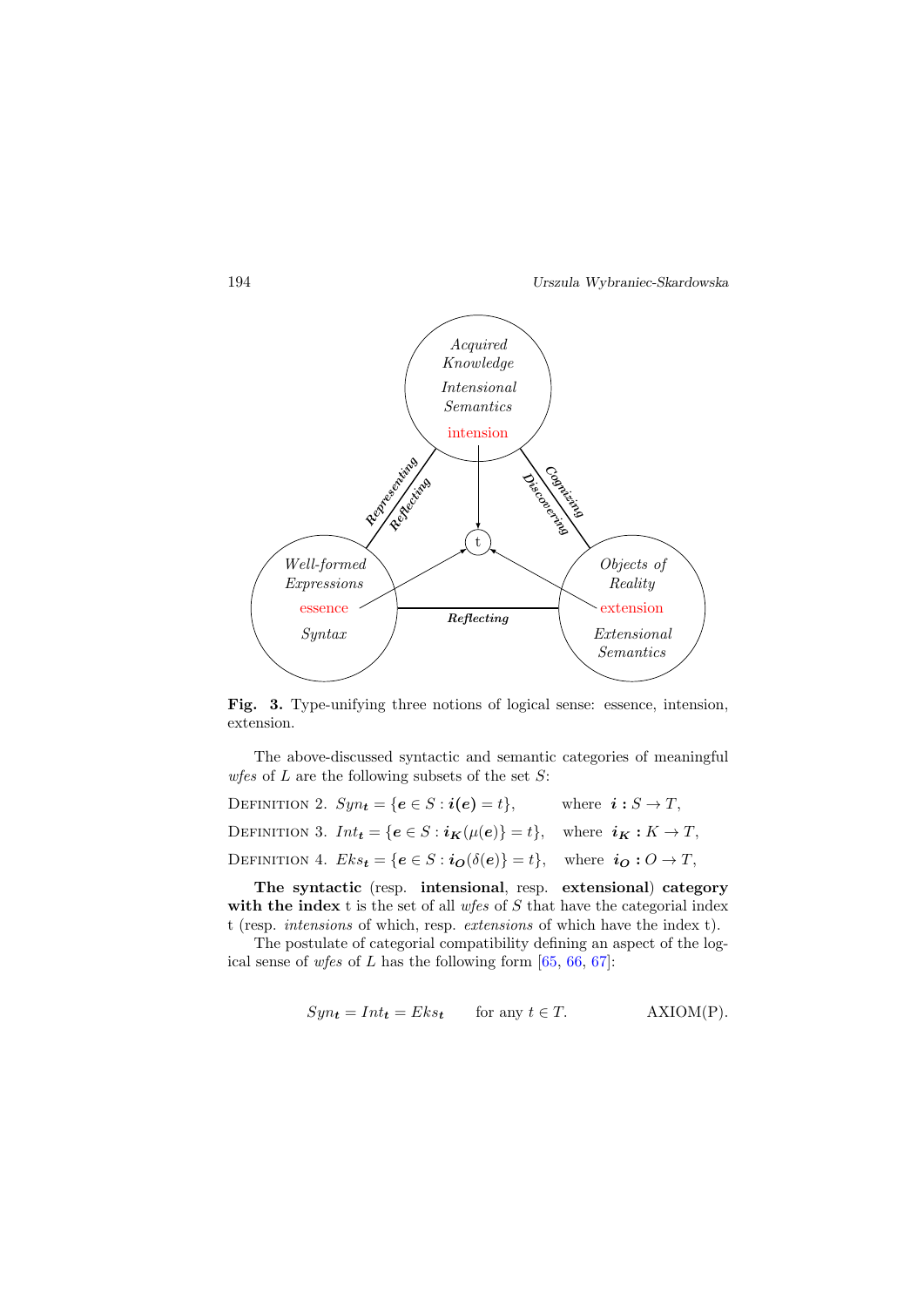#### 3.2.2. Type-unifying logical senses

The formal postulate (P) does not grasp the problem of the logical sense of language expressions of  $L$  adequately, because it does not show the relationships of the distinguished categories of wfes (essences) with the corresponding extra-linguistic categories of *intensions* and ontological categories of extensions in such a way that the mutual correspondence of elements of the triad: reality–knowledge-language, and the language adequacy of syntax with bi-level semantics, intensional and extensional, have been preserved (see Fig. [2\)](#page-8-0).

As it was mentioned, unambiguous determined meanings (intensions) and denotations (*extensions*) should be assigned to *wfes* of L. They belong, respectively, to suitable extra linguistic categories of objects: categories of meanings, intensions (e.g. logical notions, logical judgments, operations on them) and ontological categories of denotations, extensions (e.g. individuals, set of individuals, states of affairs, or operations on them).

The categories of meanings, *intensions*, are subsets of the set  $K$  of constituents of knowledge, and ontological categories – subsets of the set O ontological objects. They are determined by categorial indices (types). And so, for any type  $t \in T$ :

DEFINITION 5.  $K_t = \{m \in K : i_K(m) = t\},\$ 

DEFINITION 6.  $O_t = \{o \in O : i_O(o) = t\}.$ 

Sematic categories (see Definitions [3](#page-9-1) and [4\)](#page-9-2) can by defined by formulas:

<span id="page-10-1"></span><span id="page-10-0"></span>COROLLARY 1.  $Int_t = \{e \in S : \mu(e) \in K_t\},\$ COROLLARY 2.  $Ext_t = \{e \in S : \delta(e) \in O_t\},\$ 

stating that the semantic intensional (resp. extensional) category with the index  $t$  is the set of all  $w \textit{fes}$  of  $L$ , the meanings, *intensions* (resp. denotations, extensions) of which belong to the category of constituents of knowledge (resp. to the ontological category) with the type t.

It is easy to prove that for any  $e \in S$  and  $t \in T$ , by Corollaries [1](#page-10-0) and [2](#page-10-1) we can state that the Axiom (P) of categorial compatibility can be replaced by the following equivalent conditions:

<span id="page-10-2"></span>THEOREM 1.  $e \in Sym_t$  iff  $\mu(e) \in K_t$  iff  $\delta(e) \in O_t$ , THEOREM 2.  $i(e) = i_K(\mu(e)) = i_O(\delta(e)).$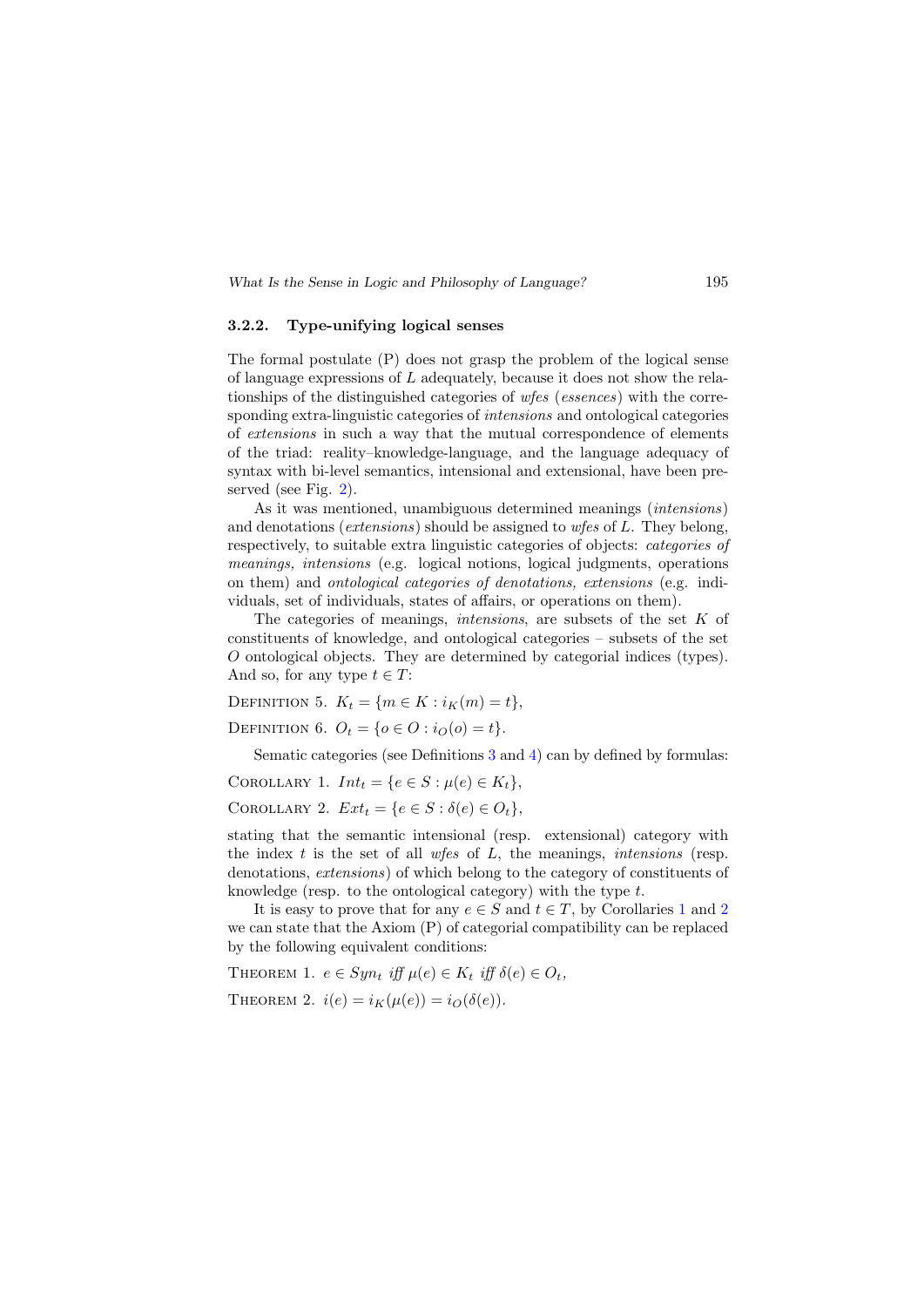So, we see that categorial types serve also as a tool coordinating wfes of L and corresponding extra-linguistic objects, and that they unify the three notions of logical sense (see Fig. [4\)](#page-11-0).



<span id="page-11-0"></span>**Fig. 4.** Semantic compatibility and type – unifying the three notions of sense.

The idea of unification of the type of the logical term of the natural language, its intension and extension, is also one of the features of the type-theoretic object theory of E. Zalta [\[70,](#page-26-3) [71\]](#page-26-4).

#### 3.2.3. Semantic compatibility

From Diagrams [2](#page-8-0) and [4,](#page-11-0) we conclude that ontological objects of the set O are not only denotations of wfes of the set  $S$  (its essences), but also denotations of intensions of knowledge K corresponding to them.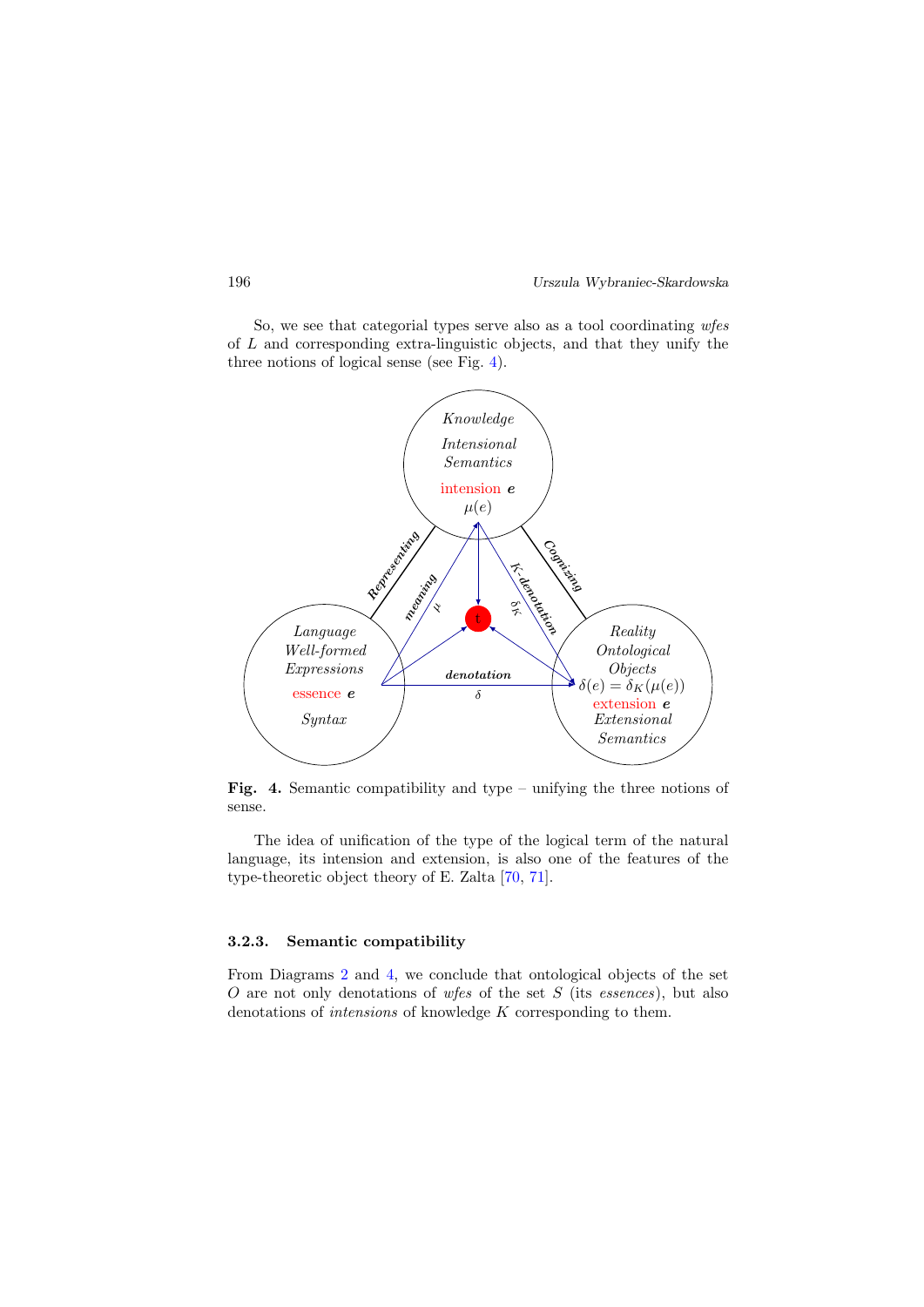Semantic compatibility for language  $L$  is defined by the following formula:

<span id="page-12-0"></span>DEFINITION 7.  $\delta(e) = \delta_K(\mu(e)) \in O$ ,

where  $\delta_K$  is the operation on intensions, meanings of knowledge K.

From Definition [7,](#page-12-0) it immediately follows that if two expressions of L have the same meaning, then they have the same denotation:

COROLLARY 3.  $\mu(e) = \mu(e') \rightarrow \delta(e) = \delta(e')$ .

It is well known that the reverse implication does not hold. For example, the extensions of the terms 'equilateral triangle' and 'equiangular triangle' are the same, but their intensions are not.

#### 3.3. Structural compatibility

## 3.3.1. On the structure of expressions and their semantic counterparts

The form of language expressions, their connectivity, well-formedness and logical sense, are connected with the structure of our knowledge and the structure of the cognising part of reality. Its language description is composed of parts that can be separated. Some of them are independent or relatively independent and are counted as basic language categories. In categorial languages, these are names and sentences. Others are auxiliary, dependent constituents of language expressions, which allow for the construction of more composed expressions from simpler ones. They are functors.

The categorial approach to  $L$  allows us to define the structural compatibility of its composed expressions and their corresponding meanings and denotations. Every  $\psi$  of L has one functor-argument structure. Functors of such expressions may be treated as partial functions defined on a proper subset of the set S and with the values in this set. Language  $L$  can then be characterised as the following partial algebra:

 $\mathbf{L} = \langle S, F \rangle$ , where  $F \subset S$ , and F is the set of all functors of L.

As we mentioned in Sec. 3.1, (e), every composed expression  $e$  of the set  $S$  can be written in the functional-argument form:

$$
e = f(e_1, e_2, \ldots, e_n),
$$

where f is the main functor and  $e_1, e_2, \ldots, e_n$  its subsequent arguments.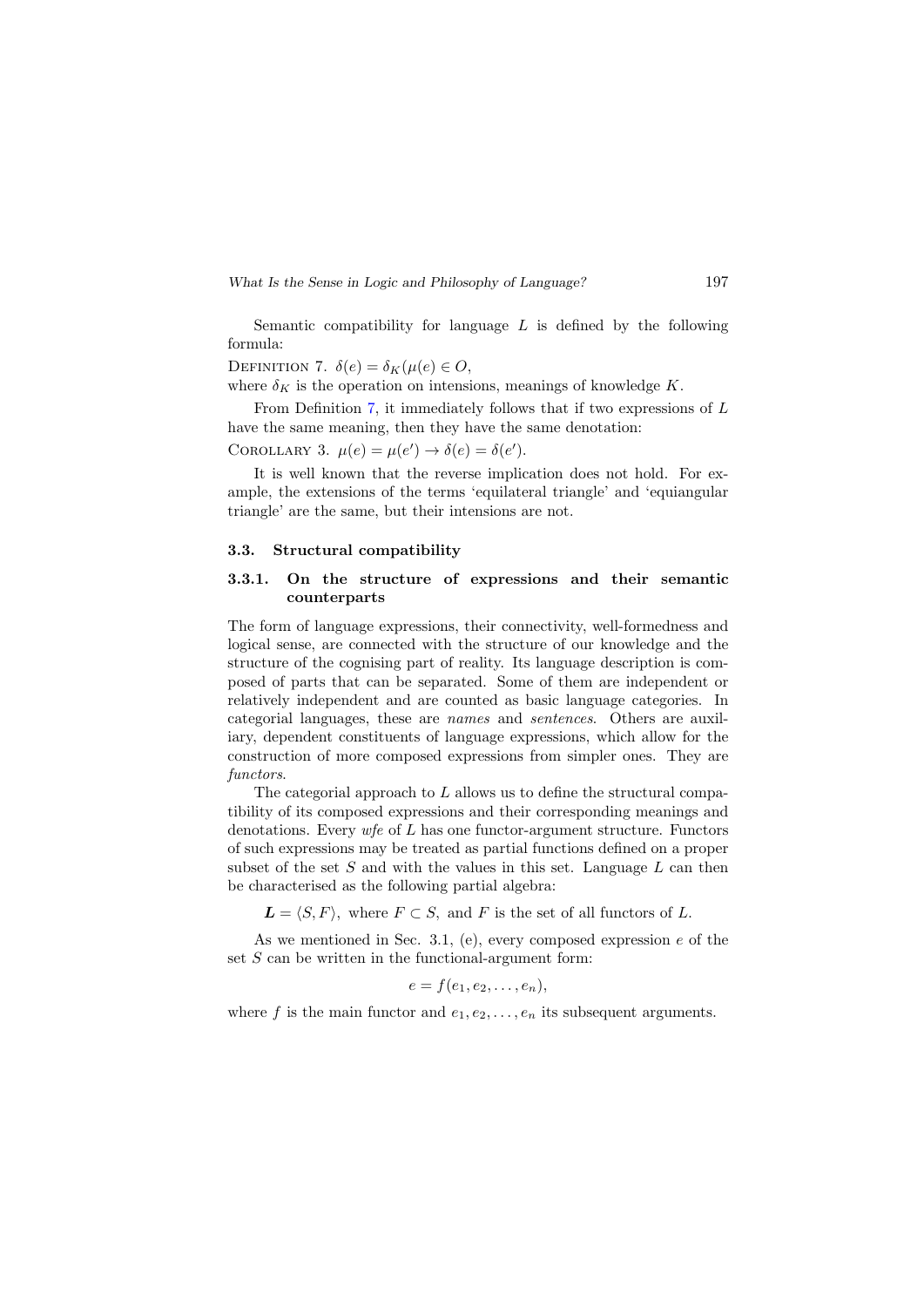If the expression  $e$  is  $\psi e$  of the set  $S$ , then – in accordance with the principle of syntactic connection  $(Sc)$  – the index of its main functor f, formed from the type t of e and successive types  $t_1, t_2, \ldots, t_n$  of successive arguments  $e_1, e_2, \ldots, e_n$  of the functor f, can be written in the following quasi-fractional form  $(i(f))$ :

<span id="page-13-2"></span>
$$
i(f) = t/t_1t_2 \dots t_n. \qquad (i(f))
$$

The functor-function  $f$  corresponds to the function defined on meanings (intensions), respectively denotations (extensions) of arguments of this functor with subsequent types  $t_1, t_2, \ldots, t_n$ , the value of which is the intension, respectively the extension, of the expression  $e$ , which the functor  $f$  forms, with the type  $t$ .

If, in language L, we have two basic syntactic categories, names and sentences with respective types n and s, then meanings, intensions  $-\log$ ical notions with the type  $n -$  are assigned to names, and meanings, *intensions*  $-$  logical judgments with the type  $s$  – are assigned to sentences. Denotations of names are usually individuals or their sets, and denotations of sentences (in situational semantics) are states of affairs, situations. They also have, respectively, indices *n* and *s*.

Example. Let us consider the following sentence of a natural language:

<span id="page-13-0"></span>
$$
Robert\ practices\ football.
$$
\n<sup>(i)</sup>

with the index  $s$ , the main functor of which is the word 'practices' of two name arguments, 'Robert' and 'football', with the index n. The expression [\(i\)](#page-13-0) can be written in the following function-argument form:

<span id="page-13-1"></span>
$$
practices (Robert, football). \t\t(ii)
$$

The index of the functor 'practices' is  $s/nn$ . The meaning of the functor (with the same index) is the function which, being defined on the notions of 'Robert' and 'football' with the index  $n$ , as meanings *(intensions)* of these names in the sentence  $(ii)$ , has, as the value, its meaning, i.e. the logical judgment with the index s stating that Robert practices football. Denotation of the functor is the mapping which, being defined on denotations (*denotates*) of names in [\(ii\)](#page-13-1) with index  $n$ , so on person Robert and the sport discipline football, has, as its value, the state of affairs: the fact that Robert practices football, being the denotation of the sentence [\(ii\)](#page-13-1); it has, like the sentence, the index s.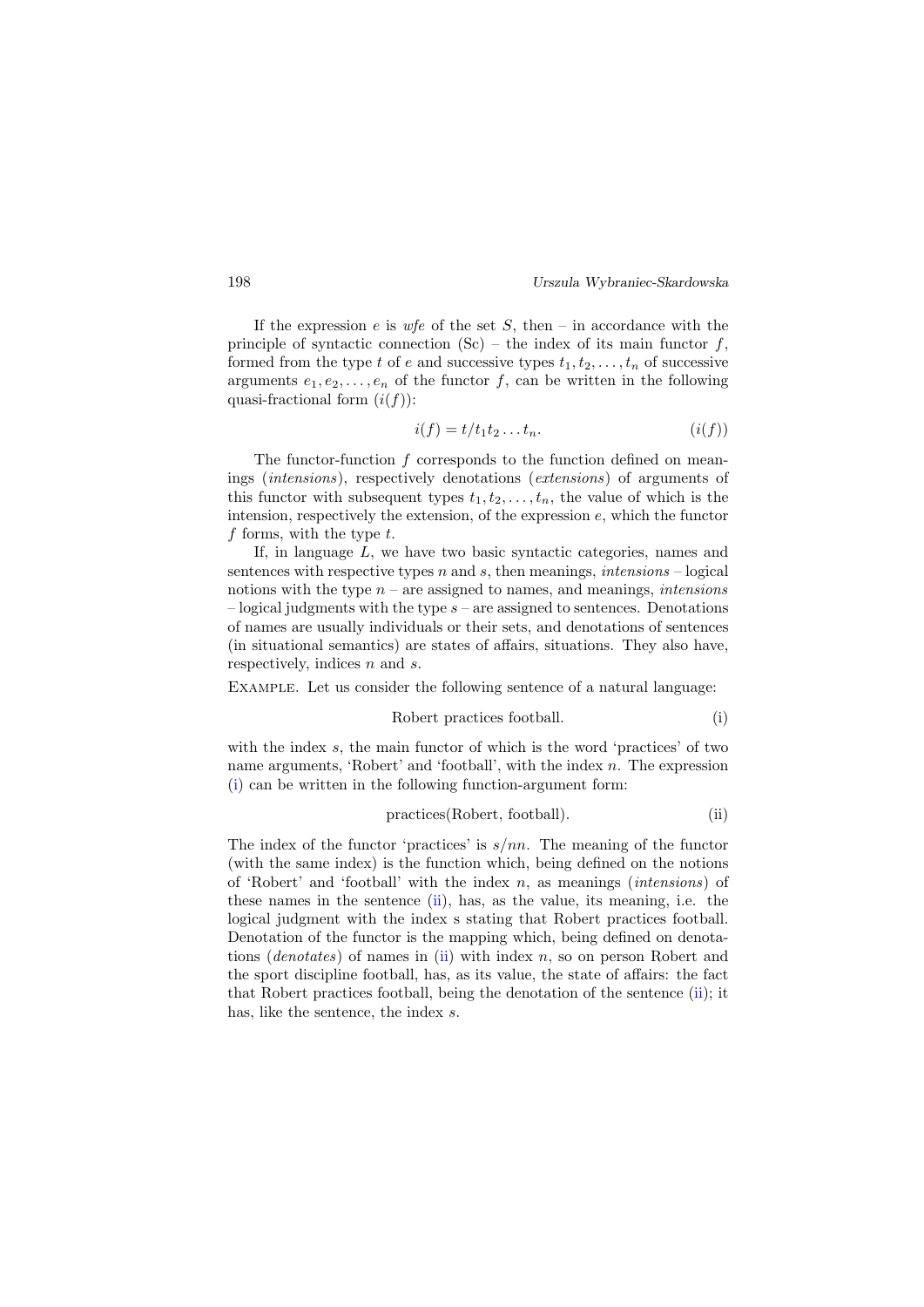If somebody accepts, in accordance with Chomsky's phrase-structural grammar, that in [\(i\)](#page-13-0) the main functor is 'practices football' (the predicate) of one argument 'Robert', then the function-argument form of [\(i\)](#page-13-0) is as follows:

$$
practices football (Robert) = (practices (football))(Robert)
$$
 (iii)

The index of the composed functor 'practices football' is  $s/n$ , and the index of the functor 'practices' in it is  $(s/n)/n$ . Then the meaning and the denotation of the latter functor differ essentially from those used in [\(ii\)](#page-13-1).

Remark 2. As we can see in a natural language, sentences may have a different functor-argument structure, thus different semantic senses: intensions and extensions. Therefore, they can be treated as skeletons, schemas which represent unambiguous expressions with one functor-argument structure, one meaning and one denotation.

#### 3.3.2. Principles of compositionality

From the axiom (P) of categorial compatibility three principles of compositionality follow [\[63,](#page-25-5) [64,](#page-25-7) [65,](#page-25-0) [66\]](#page-26-0): one syntactic (compositionality of essences, syntactic forms) and two semantic: compositionality of meaning (intension) and compositionality of denotation (extension). For every composed expression of L, the form  $e = f(e_1, e_2, \ldots, e_n)$  and functions  $h = i, \mu, \delta$ , their common schema has the form:

$$
h(e) = h((f(e_1, e_2, \ldots, e_n)) = h(f)(h(e_1), h(e_2), \ldots, h(e_n)).
$$
 (COMP<sub>h</sub>)

For  $h = i$ , we have the syntactic principle, for  $h = \mu$ ,  $\delta$  we obtain the semantic principles corresponding to the ones already known to Frege [\[23\]](#page-22-1) (cf. also [\[25,](#page-22-10) [31,](#page-23-7) [32,](#page-23-8) [39,](#page-23-6) [40,](#page-24-5) [42,](#page-24-10) [43,](#page-24-0) [26,](#page-23-9) [27,](#page-23-10) [28,](#page-23-11) [33\]](#page-23-12)).

Speaking freely, these principles state that: The categorial type (the syntactic form), resp. the meaning, resp. the denotation of a well-formed functor-argument expression of language L is the value of the function of the type, resp. the function of the meaning, resp. the function of the denotation, of its main functor defined on types, resp. on meanings, resp. on denotations subsequent arguments of this functor.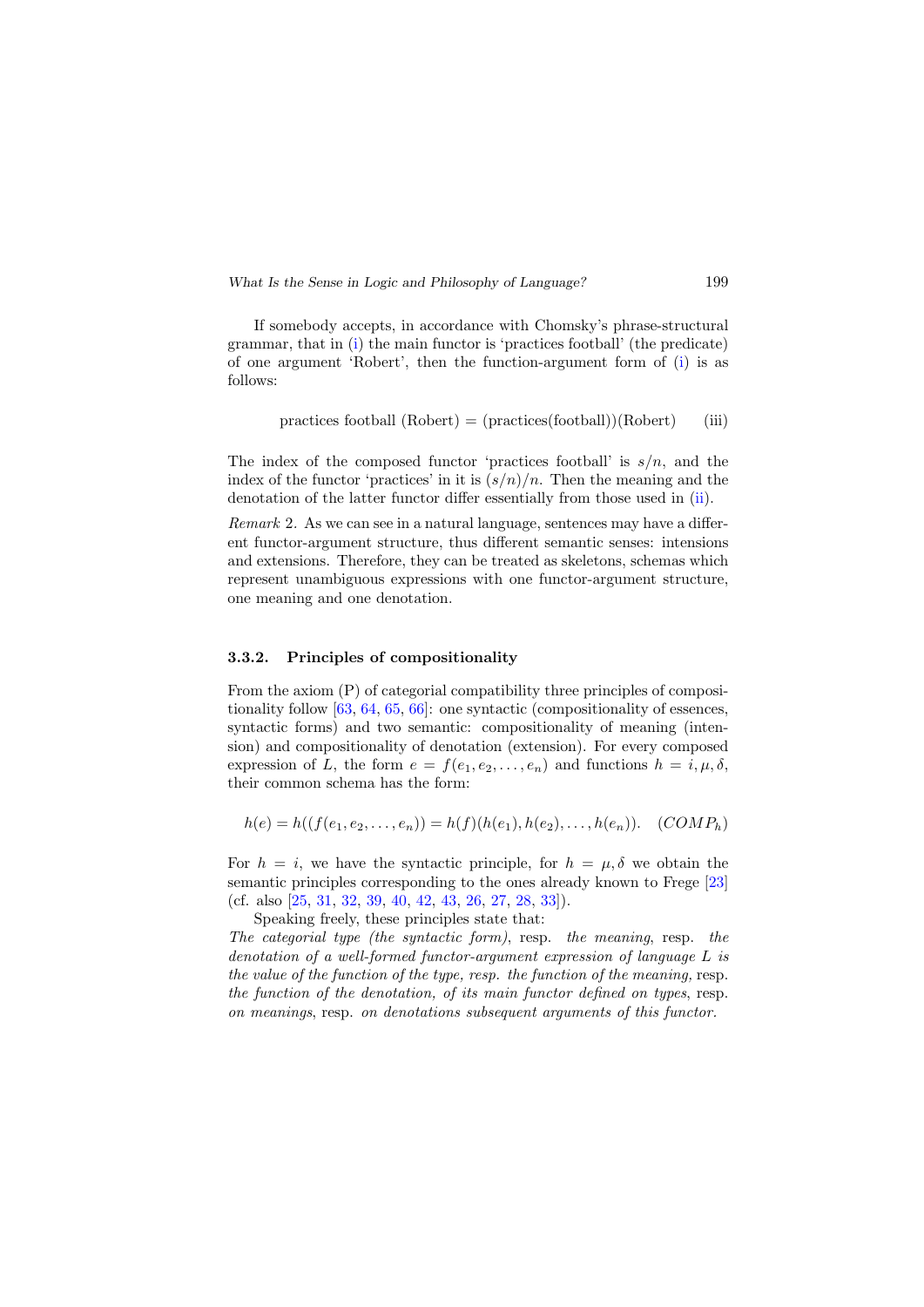#### 3.3.3. Main properties of functions  $h(f)$

The formulation of the principle  $(COMP_h)$  defines  $h(f)$  as functions. Indeed, index  $i(f)$  of functor f is the function:

$$
i(f) : \{(i(e_1)) \times \{i(e_2)\} \times \ldots \times \{i(e_n)\}\} \to \{i(e)\},\
$$

which, defined on *n*-tuple indices  $(i(e_1), i(e_2), \ldots, i(e_n))$ , has the value  $i(e)$ ; hence there follows the syntactic principle of compositionality  $(COMP_i)$ .

Similarly, the meaning and the denotation of the functor  $f$ , defined on meanings and, respectively, on denotations of its arguments, are functions whose values are, respectively, meanings and denotations of the expression e. However, let us remember that the same n argument functor  $(n \geq 1)$ , e.g. 'practices' in [\(ii\)](#page-13-1) of Example [3.3.1,](#page-13-2) may have different arguments, though its meaning, respectively denotation, is uniquely determined.

Thus, for any wfe  $e = f(e_1, e_2, \ldots, e_n)$  such that for types  $i(e)$  $t, i(e_k) = t_k$ , where  $k = 1, \ldots, n, \mu(f)$ , is the function:

$$
\mu(f): K_{t1} \times K_{t2} \times \ldots \times K_{tn} \to K_t,
$$

which for intensions of arguments of functor f has the value  $\mu(e)$  compatible with the principle  $(COMP_\mu)$ , and  $\delta(f)$  is the function:

$$
\delta(f): O_{t1} \times O_{t2} \times \ldots \times O_{tn} \to O_t,
$$

which for denotations of arguments of functor f has the value  $\delta(e)$  compatible with the principle  $(COMP_\delta)$ .

Remark 3. Note that the logical sense of language expressions, including functors, assumes that they have both intensions and extensions. Thus, any functor f forming the complex expression e has the meaning  $\mu(f)$  and at the same time denotation (reference)  $\delta(f)$ , and its meaning and denotation are functions that meet the conditions listed above in accordance with the semantic principles of compatibility.

In semiotic literature, however, we encounter some controversy regarding the sense of functors, which are predicates of name arguments in natural language sentences. Debate on Geach-Dummet controversy about the sense of a predicate is reconstructed by M. Ta assiewicz  $[53]$ . For Peter T. Geach sense of a predicate is its meaning and a function satisfying the principle of compositionality of meaning, while for Michael Dummet the sense is rather something that determines its denotation (reference). Ta dasiewicz in  $[53]$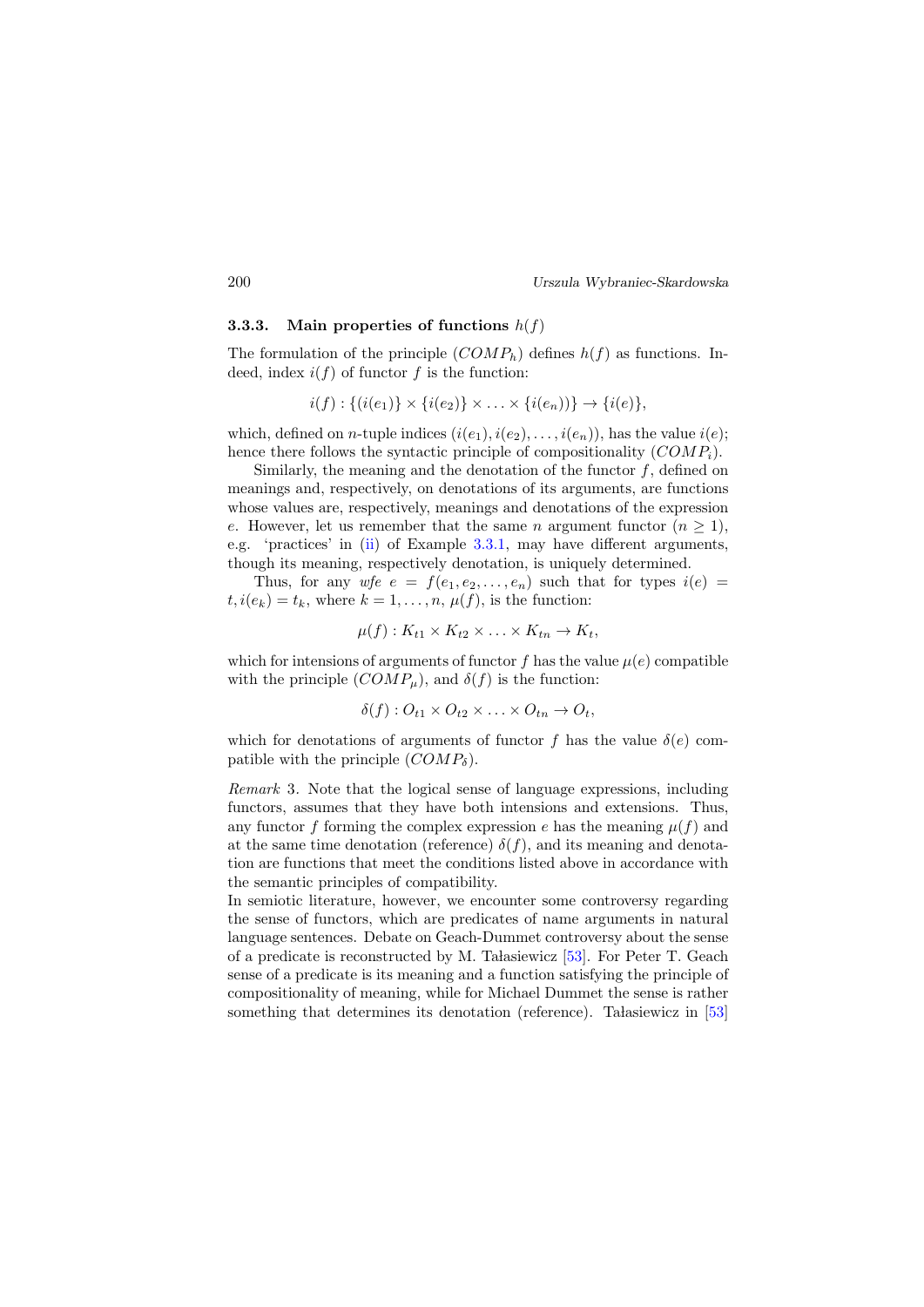proposed a solution giving predicates both semantic senses as functions fulfilling the relevant conditions of semantic compositionality principles. This solution is interesting because it allows us to maintain semantic compatibility (see Def. [7\)](#page-12-0).

#### 3.3.4. Generalisation of Ajdukiewicz's cancellation principles

Just like the index of functor f in expression  $e = f(e_1, e_2, \ldots, e_n)$  (see  $(i(f))$ ) in Sec. 3.1), we write its meaning and denotation in a quasi-fractional form. The general quasi-fractional form of the functions  $h(f)$ , for  $h = i, \mu, \delta$  is given as the schema:

$$
h(f) = h(e)/h(e_1)h(e_2)...h(e_n).
$$
 (h(f))

At the established quasi-fractional records  $(i(f))$ : the type of the functor  $f,(\mu(f))$  of its meaning (intension) and  $(\delta(f))$  of its denotation (extension), some counterparts of Ajdukiewicz's rules of cancellation of fractional indices (types) that serve to check the syntactic connection of complex expressions, correspond to the principles of compositionality  $(COMP_h)$ . They follow from them. To justify these rules, it is sufficient to use the equality  $(COMP_h)$  from the left to the right and  $(h(f))$ . They allow us to calculate types, meanings (intensions) and denotations (extensions) of functor-argument expressions of L. Their schema, for  $h = i, \mu, \delta$ , can be written in the following way:

$$
h(e)/h(e_1)h(e_2)...h(e_n)(h(e_1),h(e_2),...,h(e_n))=h(e).
$$
 (CANCh)

Example. For the functor 'practices' in the functor-argument sentence

<span id="page-16-1"></span><span id="page-16-0"></span>
$$
practices (Robert, football) \t(ii)
$$

the cancellation principles for  $h = i, \mu, \delta$  have the forms:

$$
s/nn(n, n) = s,
$$
  
\n
$$
\mu((ii))/\mu(\text{Robert}\mu(\text{football})(\mu(\text{Robert}), \mu(\text{football})) = \mu((ii)),
$$
  
\n
$$
\delta((ii))/\delta(\text{Robert})\delta(\text{football})(\delta(\text{Robert}, \delta(\text{football})) = \delta((ii)),
$$

while for the functor 'practices football' in the sentence

 $practices football(Robert) = (practices(football))(Robert)$  (iii) the cancellation principles for  $h = i, \mu$  are the following: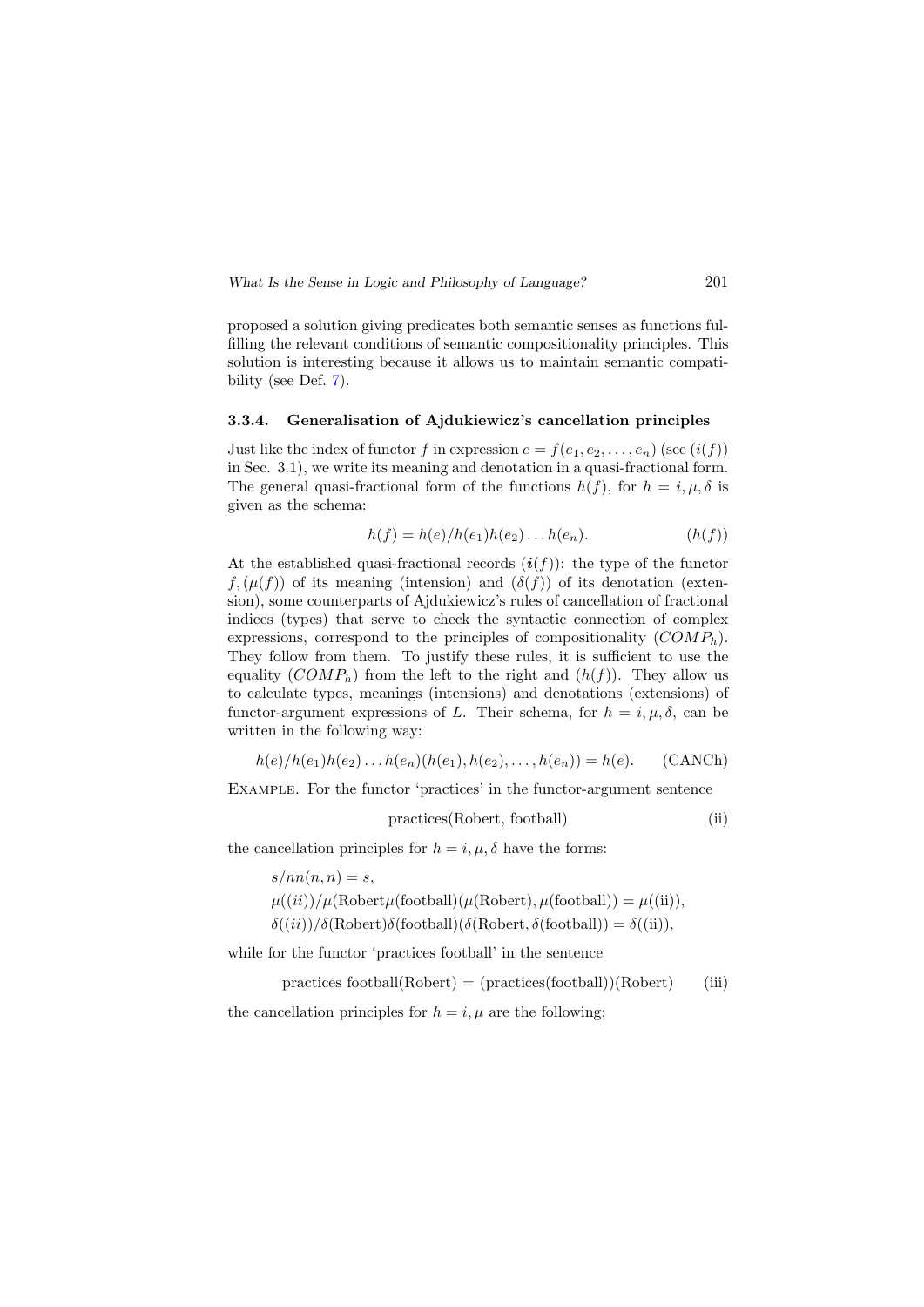$$
((s/n)//n(n))(n) = s/n(n) = s,
$$
  
\n
$$
\mu(\text{practices football(Robert)}) = ((\mu(\text{practices(football)})(\mu(\text{Robert})) =
$$
  
\n
$$
= (\mu(\text{practices})(\mu(\text{football}))(\mu(\text{Robert})) =
$$
  
\n
$$
= (((\mu(iii)/\mu(\text{Robert}))//\mu(\text{football})(\mu(\text{football}))(\mu(\text{Robert})) =
$$
  
\n
$$
= ((\mu(iii)/\mu(\text{Robert}))(\mu(\text{Robert})) = \mu(iii).
$$

Similarly, for  $h = \delta$ .

Let us observe that sentences [\(ii\)](#page-16-0) and [\(iii\)](#page-16-1) have the same categorial type s, and, according to Theorem [2,](#page-10-2) their intensions and extensions also have the type s. However, the appropriate constituents of these sentences and their intensions and extensions have different categorial types.

#### 3.3.5. Models of  $L$  and the notion of truth

The principles of compositionality can be considered as some conditions of homomorphisms  $h = i, \mu, \delta$  of the syntactic algebra of language L into algebras of its images  $h(\mathbf{L})$ , i.e.

$$
\mathbf{L}=\langle S, F\rangle \xrightarrow[h \mathbf{h}(\mathbf{L})\langle h(S), h(F)\rangle,
$$

where  $F$  is the set of all simple functor-partial functions mapping subsets of set S into set S, and  $h(F)$ , for  $h = i, \mu, \delta$ , is the set of functions corresponding to the functor-functions of set F.

Let us notice that the algebraisation of language can already be found in Leibnitz's papers. We can also find the algebraic approach to issues connected with syntax, semantics and compositionality in Montague's Universal Grammar [\[39\]](#page-23-6) and in papers of Dutch logicians, especially in those by J. van Benthem [\[9,](#page-21-8) [10,](#page-21-9) [11,](#page-21-10) [12\]](#page-22-11) and T.M.V. Jansen [\[31,](#page-23-7) [32\]](#page-23-8). The difference between their approaches and the approach which is presented here lies in fact that carriers of the syntactic and semantic algebras include functors, or, respectively, their suitable correlates, i.e. their  $i$ - or semantic-function  $\mu$ - and δ- images; simple functors and their suitable *i*-,  $\mu$ -, δ- images are simultaneously partial operations of this algebras. They are set-theoretical functions, determining those operations.

The algebra  $i(L) = \langle i(S), i(F) \rangle$  is called the *syntactic model of language* L, while the algebras

$$
\mu(L) = \langle \mu(S), \mu(F) \rangle = \langle K, \mu(F) \rangle
$$
 and  $\delta(L) = \langle \delta(S), \delta(F) \rangle = \langle O, \delta(F) \rangle$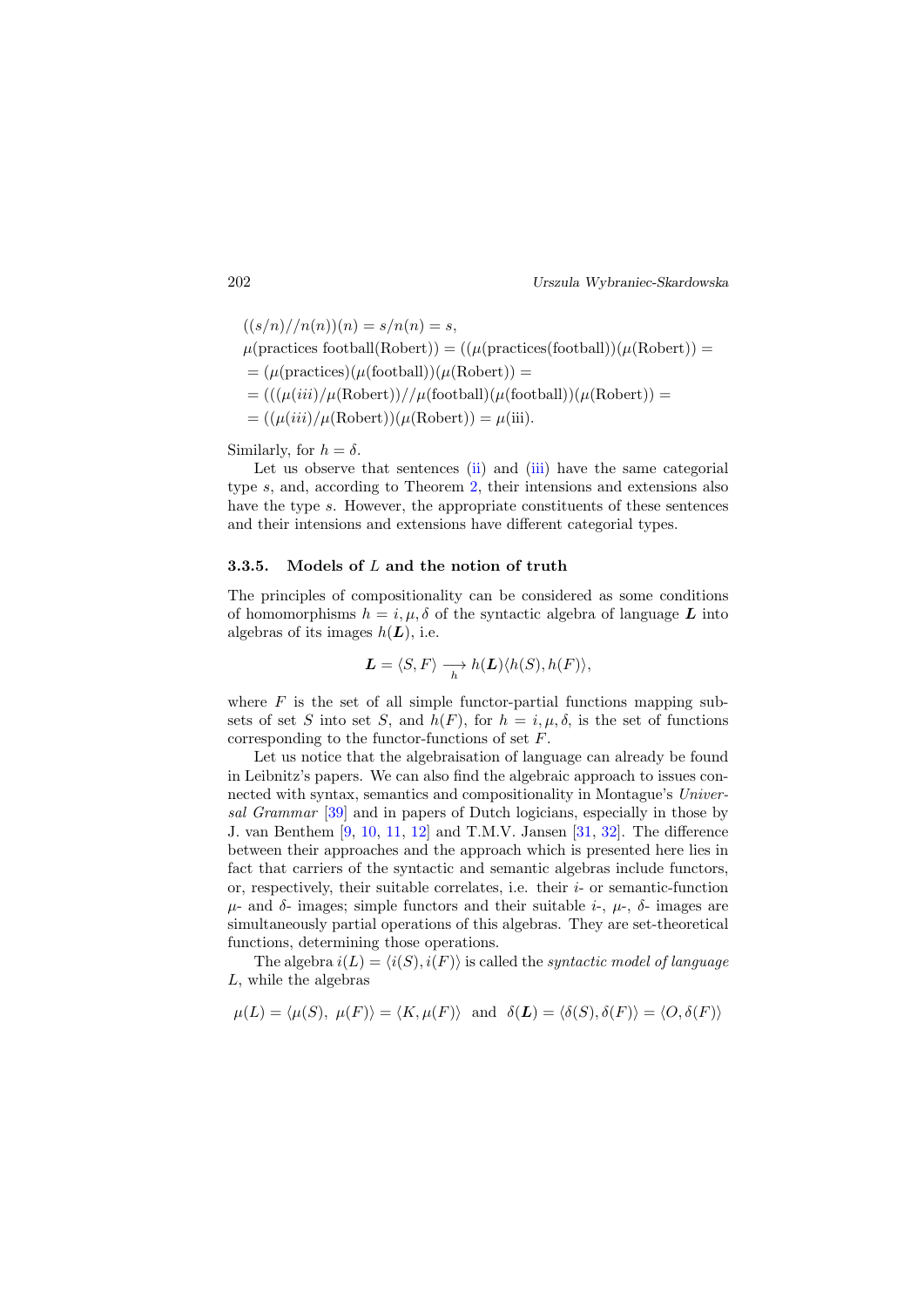are the *semantic models* for  $L$ ; the first is called the *intensional model* for L, the other one, the extensional model for L.

In the process of cognition of reality, we want the sentences of the language L, representing the knowledge acquired about it, to be the carriers of true information about cognised portion of reality; they should be true in the above-mentioned models of  $L$ . Language as a tool for describing reality must distinguish the category of sentences among its syntactic categories. True sentences have informative content and allow us to enrich our knowledge. If for  $h = i, \mu, \delta$ , it is the case that the sentence e of language L is true in models  $h(L)$ , we may say that our cognition by means of the sentence e is true.

The notions of truthfulness in appropriate models are introduced theoretically by means of three new primitive notions  $Th$ , satisfying for  $h = i, \mu, \delta$  the schema of axioms:

$$
\emptyset \neq Th \subseteq h(S) \qquad \qquad \text{AXIOM}(Th)
$$

and are understood intuitively, respectively, as the singleton consisting of the index of true sentences, the set of all true logical judgments, the set composed of the states of affairs that take place (in situational semantics) or the singleton composed of the value of truth (in Frege's semantics).

For  $h = i, \mu, \delta$ , we assume that:

DEFINITION 8. The sentence e of language L is true in the model  $h(L)$  iff  $h(e) \in Th$ .

In particular, if  $h = \delta$ , then we may state that the sentence e of L is true in the extensional model iff its extension is the state of affairs that takes place (in situational semantics), or it is the value of truth (in Fregean semantics).

## 3.3.6. Some remarks concerning the problem of categories of first-order quantifiers

There is a well-known problem with determining syntactic and semantic categories, and therefore a problem with categorial types of quantifiers, and, in particular, of quantifiers of the first order language  $L1$  and types of their intensions and extensions. To solve this problem, we can apply the principles of compositionality and the cancellation rules. Some general findings relating to the solution to the problem of syntactic categories of quantifiers, their denotation or/and meaning are presented in the following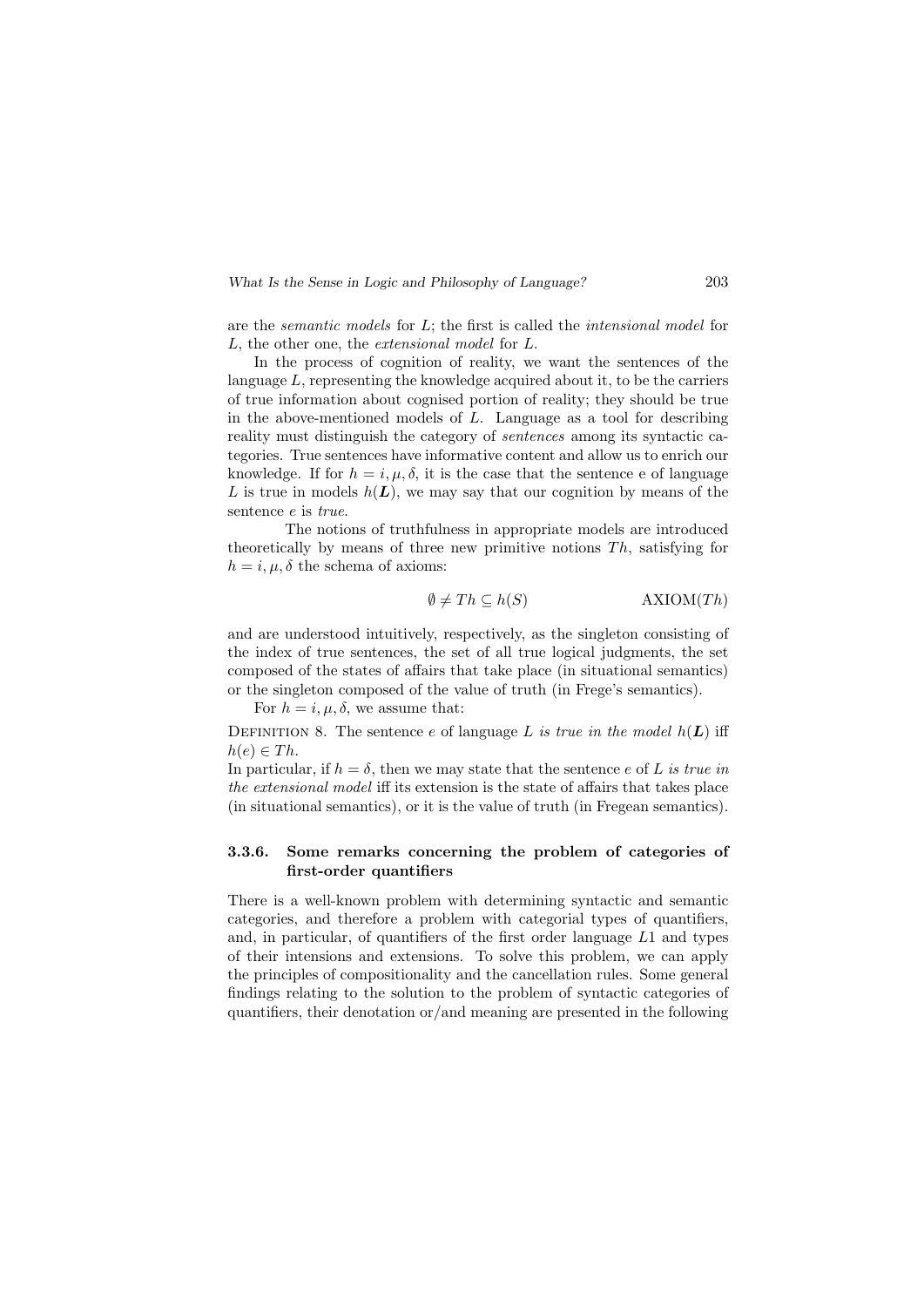papers: [\[58,](#page-25-8) [59,](#page-25-9) [69,](#page-26-5) [70\]](#page-26-3). In this work, I will limit myself to dealing with this problem for the quantifier in the simple formulas of L1.

Example. Let us consider the quantifier expressions:

(1)  $\forall_x P(x)$  and (2)  $\exists_x P(x)$ ,

in which  $P$  is an established one-argument predicate treated as a oneargument functor-function, and the quantifiers ∀ and ∃ are treated as twoargument functors-functions defined on a variable standing next to them and a sentential function with a free variable bound by the given quantifier. The categorial type for x is  $n_1$ , i.e.  $i(x) = n_1$ , the type for P is  $s_1/n_1$ , i.e.  $i(P) = s_1/n_1$ , because we assume that the type for the sentential function  $P(x)$  is  $s_1$ , since  $i(P(x)) = i(P)(i(x)) = s_1/n_1(n_1) = s_1$ . The type of quantifiers  $\forall$  and  $\exists$  is then:  $s/n_1s_1$ , i.e.  $i(\forall) = i(\exists) = s/n_1s_1$ . Using the principles of compositionality and cancellation, we can 'compute' the type of the expression (1) in its functor-argument form:

$$
i(\forall (x, P(x)) = i(\forall)(i(x), i(P(x))) = i(\forall)(i(x), i(P)(i(x)))
$$
  
=  $s/n_1s_1(n_1, s_1/n_1(n_1)) = s/n_1s_1(n_1, s_1) = s.$ 

In a similar way, we 'calculate' the index of the expression  $(2) = \exists (x, P(x))$ . Thus, expressions (1) and (2) are sentences.

We will now define the denotation of the discussed quantifiers in Fregean semantics. We assume that  $\delta(x) = U$ , where U is the universe of individuals in an established model  $M_{L1}$ ;  $\delta(P): U \to \delta(P(x))$ , where  $\delta(P(x)) = \delta(P)(\delta(x)) = \{u \in U : \delta(P(x/u)) = 1\}$  and  $P(x/u)$  is a sentence which we get for replacing in the sentential function  $P(x)$  its free variable x by the name of the individual  $u$ , and 1 is the value truth. Then,

$$
\delta(\forall_x P(x)) = \delta(\forall)(\delta(x), \delta(P(x))) = \begin{cases} 1 & \text{if } \delta(x) = U = \delta(P(x)) \\ 0 & \text{if } \delta(x) = U \neq \delta(P(x)) \end{cases}
$$

$$
\delta(\exists_x P(x)) = \delta(\exists)(\delta(x), \delta(P(x))) = \begin{cases} 1 & \text{if } \delta(x) \cap \delta(P(x)) \neq \emptyset \\ 0 & \text{if } \delta(x) \cap \delta(P(x)) = \emptyset. \end{cases}
$$

So, the denotation  $\delta(\forall)$  (resp.  $\delta(\exists)$ ) of the quantifier  $\forall$ (resp.  $\exists$ ) is the function which, for the universe U and the denotation of the scope of the quantifier, has the truth value iff the denotation of its scope is the universe (resp. the denotation of this scope has at least one individual of the universe).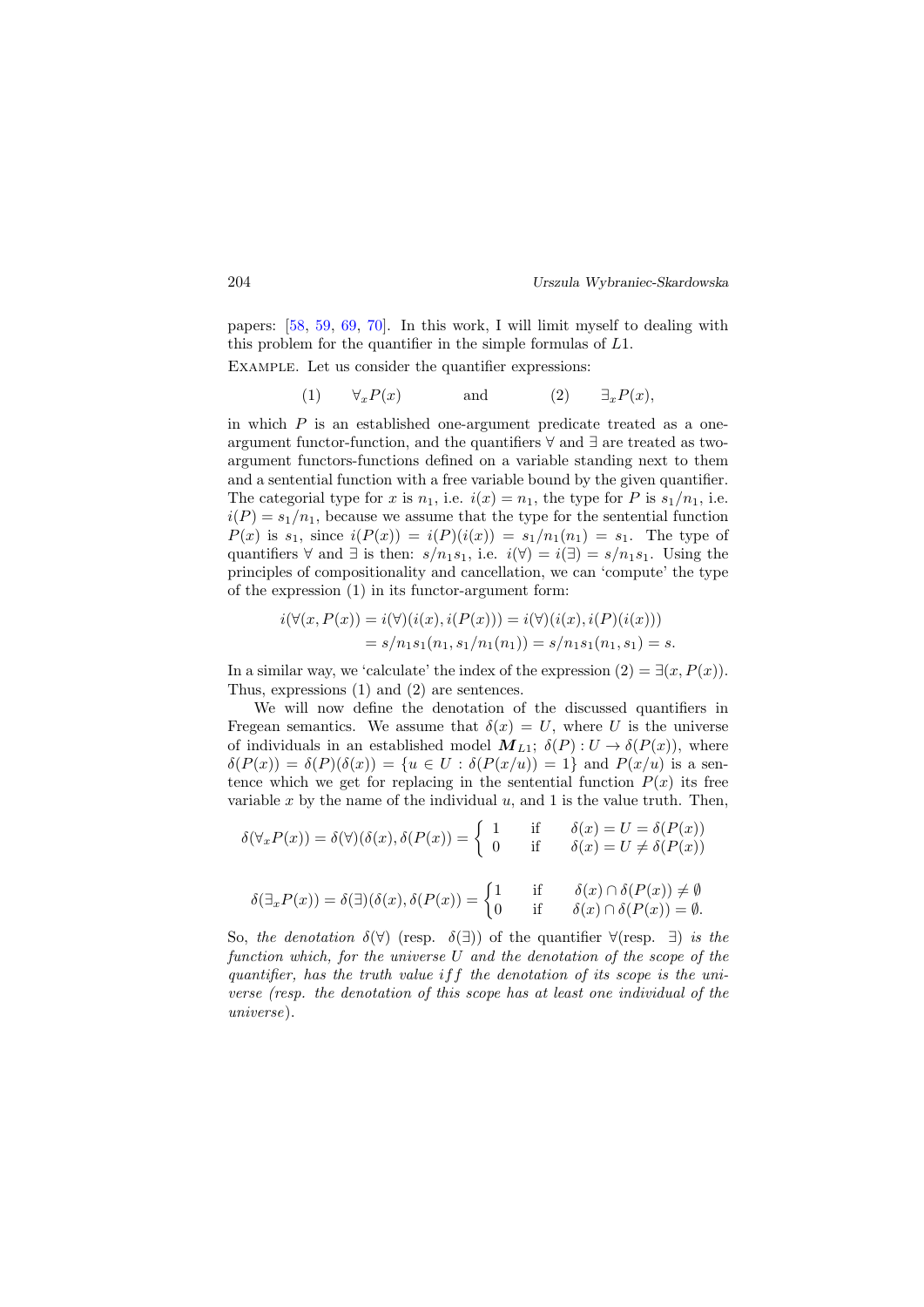In a similar way, we define the meanings of the quantifiers ∀ and ∃ in (1) and (2).

EXAMPLE. It is obvious that the quantifiers  $\forall$  and  $\exists$  are typically ambiguous in logic, depending on a type. In other contexts, e.g., in the expressions

(3) 
$$
\forall_{x,y} R(x,y)
$$
 and (4)  $\exists_{x,y} R(x,y)$  or  
(5)  $\forall_x R(x,y)$  and (6)  $\exists_y R(x,y)$ 

they have other categorial types, intensions and extensions. Their categorial type in expressions (3) and (4) is  $s/n_1n_1s_2$ , where  $s_2$  is the index of the sentential function of two individual variables, while in expressions (5) and (6) they have the type  $s_1/n_1s_2$ . The predicate-functor's R categorial type is, of course,  $s_2/n_1n_1$ .

It is easy to check and 'compute' that exemplary expressions are syntactically connective, therefore  $wfes$ . The first of them, (3) and (4), are sentences, because they have the index  $s$ , while the others, (5) and (6), are sentential functions with one free variable, because they have the index  $s_1$ .

### 4. Final remarks

The logical sense of language expressions is, of course, a kind of idealisation. In the logical and categorial conception of language, the sense of its expressions, both syntactic and semantic, intensional and extensional, ensures their structural and semantic unambiguity and mutual syntactic and semantic compatibility.

A natural language, and often also the scientific variation, is a living creature, still developing. The degree of syntactic and semantic senses of its expressions changes, it can be narrower or higher, depending on its skilful precision. However, structural or semantically ambiguous expressions can always be split into expressions having unambiguous syntactic and semantic senses and be categorially analysed. Also, expressions that are imprecise or vague can be replaced by sets of sentences with precise meanings and denotations. Moreover, they can be considered separately with respect to their categorial structure, because only expressions with a high degree of logical sense, syntactical and semantical (intensional and extensional), get closer to the sense and may, after a proper justification, become theorems of a given discipline of knowledge and be a base for satisfactory interpersonal communication about our world.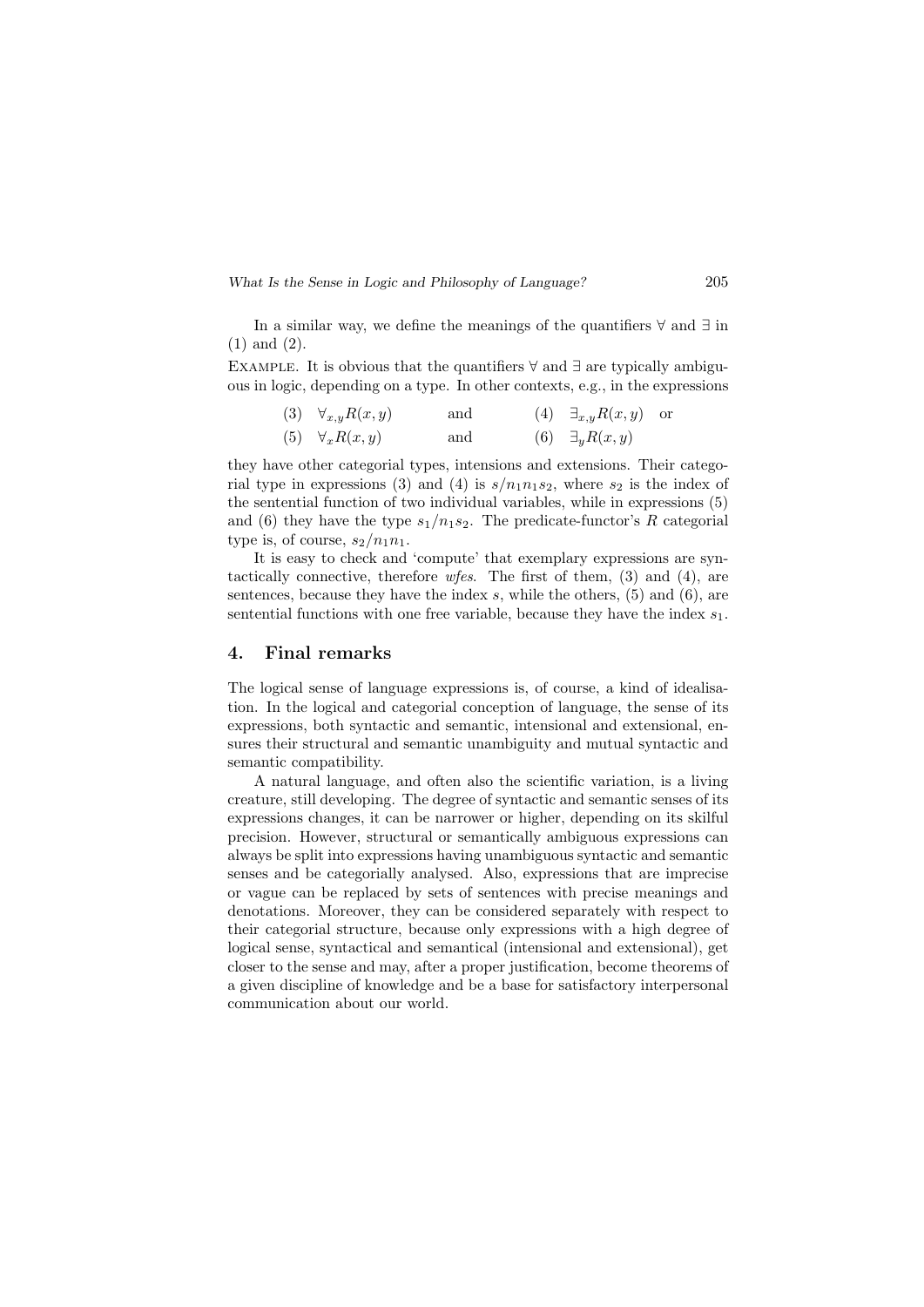Acknowledgements The author wishes to thank the Reviewer of this paper for comments and suggestions. Several remarks that he made led to some additions or improvement in the text.

# <span id="page-21-0"></span>References

- <span id="page-21-6"></span>[1] K. Ajdukiewicz, O znaczeniu wyrażeń (On the meaning of expressions), [in:] The Commemorative Book of Polish Philosophical Society in Lvov (1931), pp. 31–77.
- <span id="page-21-7"></span>[2] Ajdukiewicz, Sprache und Sinn, Erkenntnis, vol. IV (1934), pp. 100–138.
- <span id="page-21-1"></span>[3] K. Ajdukiewicz, Die syntaktische Konnexität, Studia Philosophica 1, Leopoli, vol. 1, (1935), pp. 1–27. (English translation: *Syntactic Connec*tion, [in:] S. McCall (ed.), Polish Logic 1920–1939, Clarendon Press, Oxford (1967), pp. 202–231).
- <span id="page-21-2"></span>[4] K. Ajdukiewicz, Związki składniowe między członami zdań oznajmujących (Syntactical Relations Between Constituents of Declarative Sentences), Studia Filozoficzne, vol.  $6(21)$  (1960), pp. 73–86. (First presented in English at the International Linguistic Symposium in Erfurt, September 27–October 2, 1958).
- [5] K. Ajdukiewicz, Język i poznanie (Language and Cognition), vol. 1, PWN, Warsaw (1960).
- <span id="page-21-3"></span>[6] K. Ajdukiewicz, Pragmatic Logic, Synthese Library, vol. 62, Reidel, Dordrecht-Boston, and PWN, Warsaw (1975).
- <span id="page-21-4"></span>[7] Y. Bar-Hillel, On Syntactical Categories, Journal of Symbolic Logic, vol. 15 (1950), pp. 19–37.
- <span id="page-21-5"></span>[8] Y. Bar-Hillel, A Quasi-arithmetical Notation for Syntactic Description, Language, vol. 29 (1953), pp. 47–58.
- <span id="page-21-8"></span>[9] Y. Bar-Hillel, Language and Information. Selected Essays on Their Theory and Applications, Addison-Wesley, Reading, Mass. (1950).
- <span id="page-21-9"></span>[10] J. van Benthem, Universal Algebra and Model Theory. Two Excursions on the Border, Report ZW-7908, Department of Mathematics of Groningen University, Groningen (1980).
- <span id="page-21-10"></span>[11] J. van Benthem, Why Is Semantics What?, [in:] J. Groenendijk, T. Janssen and M. Stokhof (eds.), Formal Methods in the Study of Language, Mathematical Centre Tract Amsterdam, vol. 135 (1981), pp. 29–49.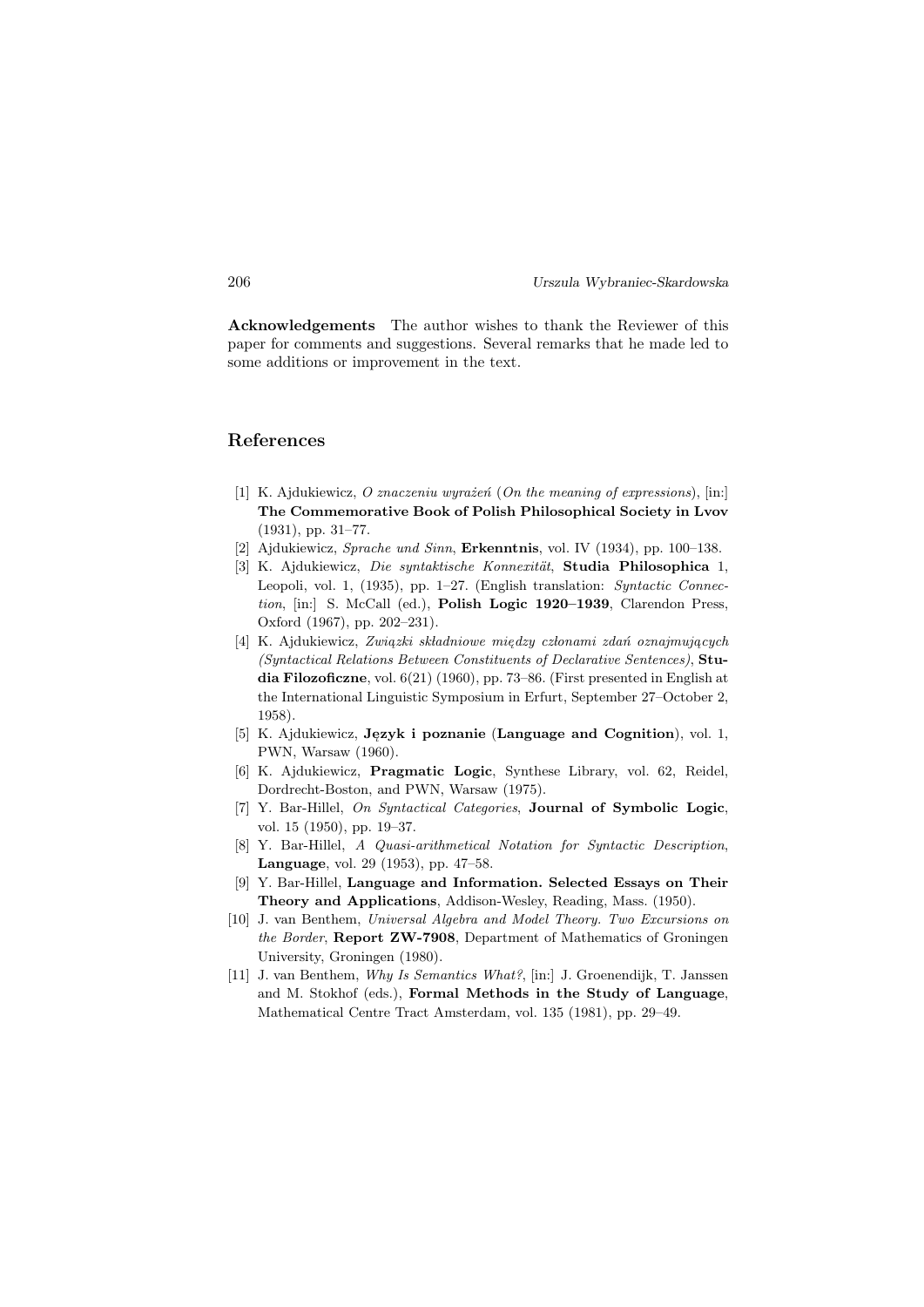- <span id="page-22-11"></span>[12] J. van Benthem, The Logic of Semantics, [in:] F. Landman and F. Veltman (eds.), Varieties of Formal Semantics, GRASS series, vol. 3, Foris, Dordrecht (1984), pp. 55–80.
- <span id="page-22-2"></span>[13] J. van Benthem, Essays in Logical Semantics, Reidel, Dordrecht (1986).
- <span id="page-22-3"></span>[14] J. M. Bocheński, On the Syntactical Categories, New Scholasticism, vol. 23 (1949), pp. 257–280.
- <span id="page-22-4"></span>[15] W. Buszkowski, Three Theories of Categorial Grammar, [in:] W. Buszkowski, W. Marciszewski and J. van Benthem (eds.), Categorial Grammar, John Benjamins Publishing Company, Amsterdam– Philadelphia (1988), pp. 57–84.
- <span id="page-22-5"></span>[16] W. Buszkowski, Logiczne podstawy gramatyk kategorialnych Ajdukiewicza Lambeka (Logical Foundations of Ajdukiewicz's–Lambek's Categorial Grammars), Logika i jej zastosowania (Logic and Its Applications), PWN, Warsaw (1989).
- <span id="page-22-6"></span>[17] W. Buszkowski, O klasycznej gramatyce kategorialnej (On classical categorial grammar), [in:] J. Pelc (ed.), Znaczenie i prawda (Meaning and Truth), Rozprawy Semiotyczne, PWN, Warsaw (1994), pp. 203–220.
- <span id="page-22-7"></span>[18] W. Buszkowski, Type Logics in Grammar, [in:] V. F. Hendrics, J. Malinowski (eds.), Trends in Logic: 50 Years of Studia Logica, Kluwer Academic Publishers, Dordrecht (2003), pp. 321–366.
- <span id="page-22-8"></span>[19] W. Buszkowski, W. Marciszewski and J. van Benthem (eds.), Categorial Grammar, John Benjamins Publishing Company, Amsterdam– Philadelphia (1988).
- <span id="page-22-9"></span>[20] M. J. Cresswell, Logics and Languages, Methuen and Co., London (1973).
- <span id="page-22-0"></span>[21] M. J. Cresswell, Categorial Languages, Studia Logica, vol. 36 (1977), pp. 257–269.
- [22] R. Carnap, Meaning and Necessity, University of Chicago Press, Chicago (1947).
- <span id="page-22-1"></span>[23] G. Frege, Begriffsschrift, eine der arithmetischen nachbildete Formelsprache des reinen Denkens, Halle (1879).
- [24] G. Frege, Über Sinn und Bedeutung, Zeitschrift für Philosophie und pilosophishe Kritik, vol. 100 (1892), pp. 25–50. (English translation [in:] H. Feigel and W. Sellars (eds.) Readings in Philosophical Analysis, Appleton-Century-Crofts, New York (1947) and also [in:] B. Beaney (ed.) The Frege Reader, Blackwell, Oxford (1997), pp. 151–171.)
- <span id="page-22-10"></span>[25] G. Frege, Begriffsschrift und andere Ausätze (I. Angelelli, ed.), Wissenschaftliche Buchgesellschaft/G. Olms, Darmstadt-Hildesheim (1964).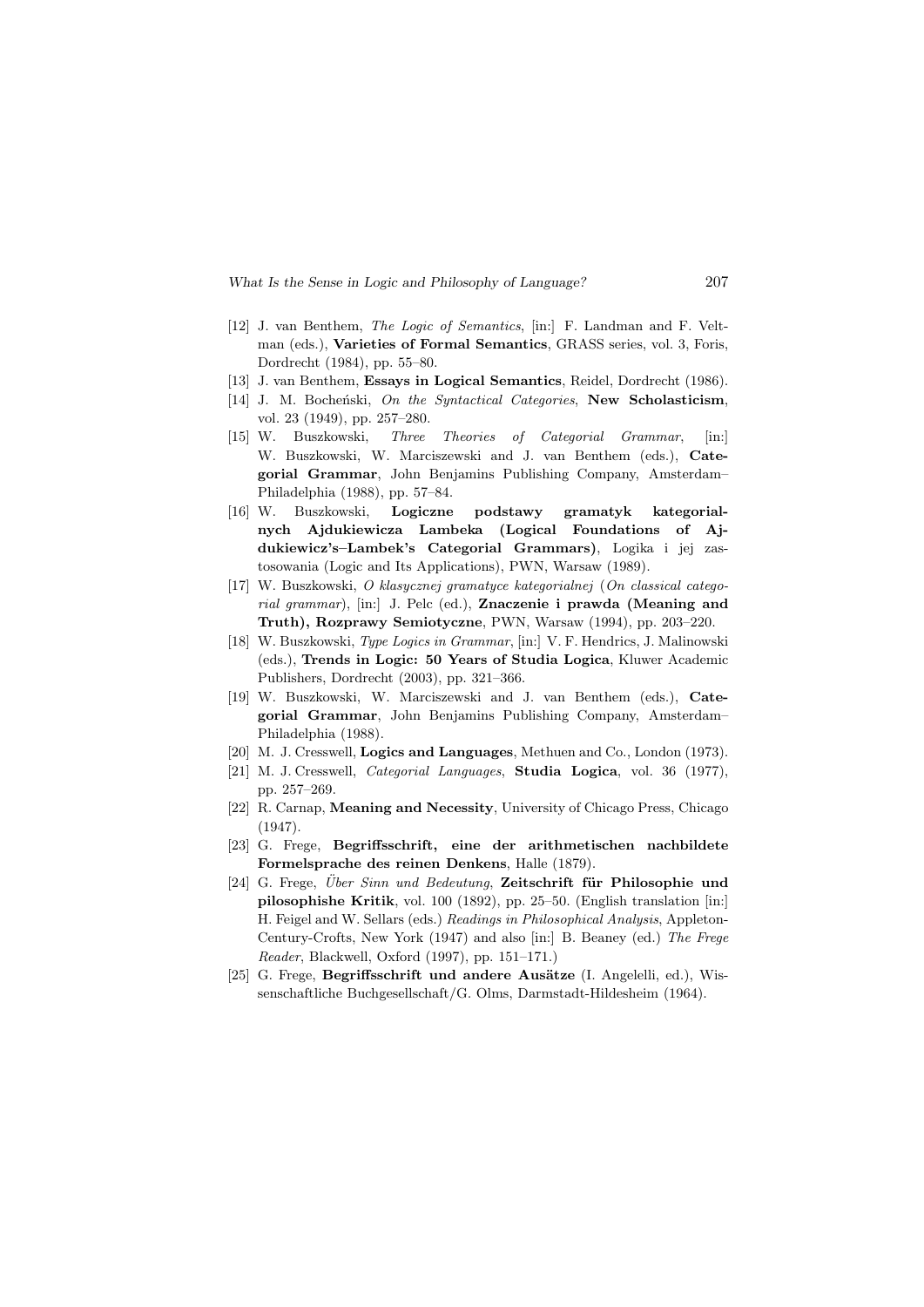- <span id="page-23-9"></span>[26] L. T. F. Gamut, J. van Benthem, J. Groenendijk, D. de Jongh, M. Stokhoft and H. Vercuyl, Logic, Language and Meaning, vol. I: Introduction to Logic, vol. II: Intensional Logic and Logical Grammar, The University of Chicago Press, Chicago–London (1991).
- <span id="page-23-10"></span>[27] W. Hodges, *Compositional Semantics for Language of Imperfect Informa*tion, Logic Journal of the IGPL, vol.  $5(4)$  (1996), pp.  $539-563$ .
- <span id="page-23-11"></span>[28] W. Hodges, *Compositionality Is Not the Problem*, **Logic and Logical Phi**losophy, vol. 6 (1998), pp. 7–33.
- [29] W. Hodges, Formal Features of Compositionality, Journal of Logic, Language and Information, vol. 10  $(2001)$ , pp. 7–28.
- <span id="page-23-0"></span>[30] E. Husserl, Logische Untersuchungen, vol. I, Halle (1900), vol. II, Halle (1901).
- <span id="page-23-7"></span>[31] T. M. V. Janssen, Compositionality, [in:] J. van Benthem and A. ter Muelen (eds.), **Handbook of Logic and Language**, Elsevier Science, Amsterdam–Lausanne–New York (1996), pp. 417–473.
- <span id="page-23-8"></span>[32] T. M. V. Janssen, Frege, *Contextuality and Compositionality*, **Journal of** Logic, Language and Information, vol. 10 (2001), pp. 115–136.
- <span id="page-23-12"></span>[33] M. Kracht, Interpreted Languages and Compositionality, Springer, Dordrecht–Heildeberg–London–New York (2001).
- <span id="page-23-3"></span>[34] J. Lambek, The Mathematics of Sentence Structure, **American Mathe**matical Monthly, vol. 65 (1958), pp. 154–170.
- <span id="page-23-4"></span>[35] J. Lambek, On the Calculus of Syntactic Types, [in:] R. Jakobson (ed.) Structure of Language and its Mathematical Aspects. Proceedings of Symposia in Applied Mathematics, vol. 12, AMS, Providence, Rhode Island (1961), pp. 166–178.
- <span id="page-23-1"></span>[36] S. Leśniewski, Grundzüge eines neuen Systems der Grundlagen der Mathematik, Fundamenta Mathematicae, vol. 14 (1929), pp. 1–81.
- <span id="page-23-2"></span>[37] S. Leśniewski, Uber die Grundlagen der Ontologie, **Comptes rendus des** sèances dela Société des Sciences et des Lettres de Varsovie, Classe II, vol. 23 (1930), pp. 111–132. Reprinted  $\begin{bmatrix} \text{in:} \end{bmatrix}$  J. Jadacki (ed.) **Stanisław** Lesniewski. Pisma zebrane,  $Gesmmelete Schriften$ , Tom 2 (Band 2), Towarzystwo Naukowe Warszawskie (Société des Sciences et des Lettres de Varsovie), Semper, Warszawa (2015), pp. 724–766.
- <span id="page-23-5"></span>[38] W. Marciszewski, A Chronicle of Categorial Grammar, [in:] W. Buszkowski, W. Marciszewski and J. van Benthem (eds.), Categorial Grammar, John Benjamins Publishing Company, Amsterdam–Philadelphia (1988), pp. 7–22.
- <span id="page-23-6"></span>[39] R. Montague, Universal Grammar, Theoria, vol. 36 (1970), pp. 373–398.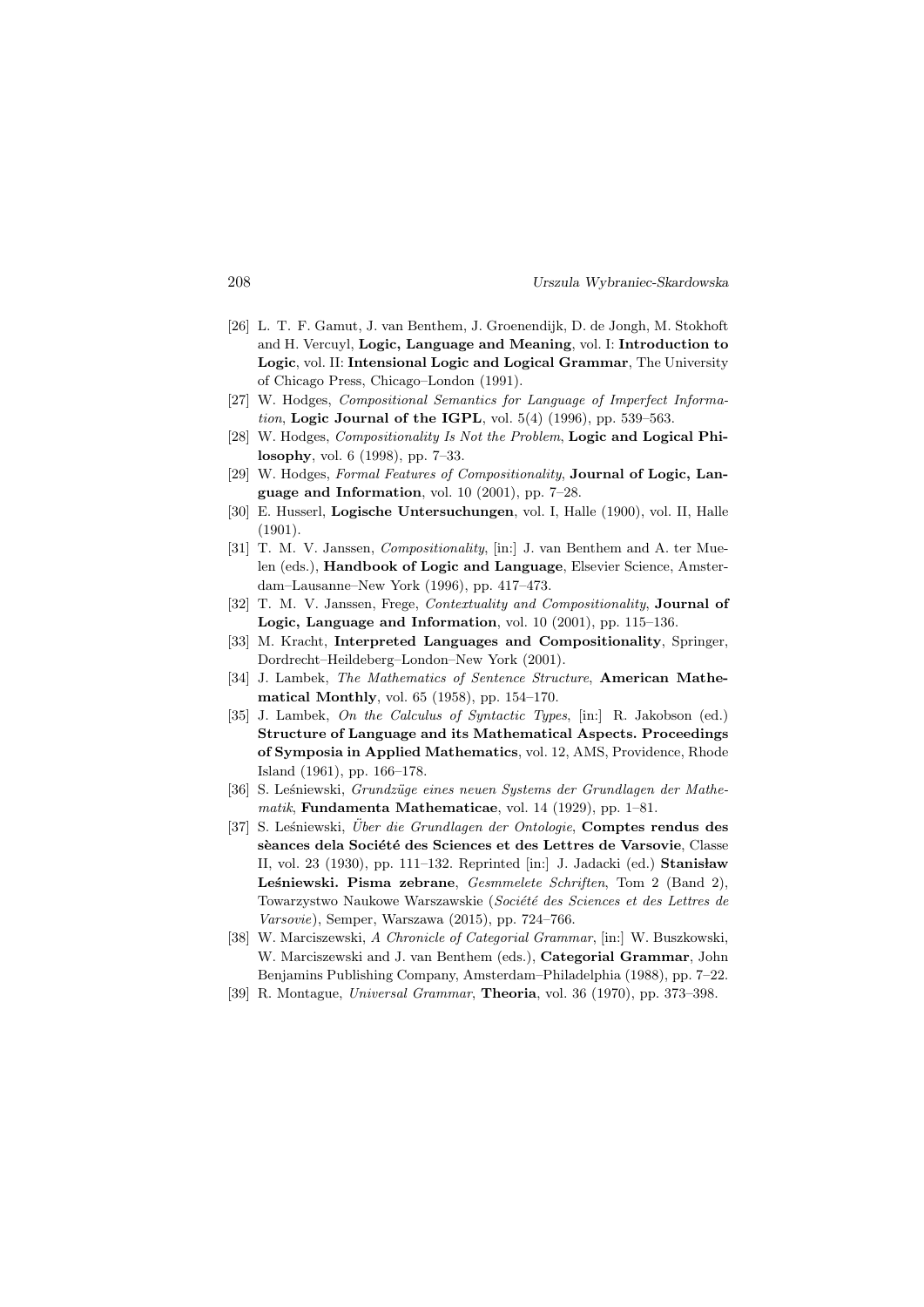- <span id="page-24-5"></span>[40] R. Montague, Formal Philosophy: Selected Papers of Richard Montague (ed. and introd. R.H. Thomason), Yale University Press, New Haven, Conn. (1974).
- <span id="page-24-8"></span>[41] J. Pelc, A Functional Approach to the Logical Semiotics of Natural Language, [in:] J. Pelc (ed. and introd.), Semiotics in Poland 1894–1969, Synthese Library, Studies in Epistemology, Logic and Methodology of Science, vol. 119, PWN/Reidel, Dortrecht–Boston (1979), pp. 342–375.
- <span id="page-24-10"></span>[42] B. H. Partee, *Compositionality*, [in:] F. Landman and F. Veltman (eds.), Varieties of formal semantics. Proceedings of the fourth Amsterdam Colloqium, Foris, Dordrecht (1984), pp. 281–311.
- <span id="page-24-0"></span>[43] F. J. Pelletier, Did Frege believe Frege's Principle, Journal of Logic, Language and Information, vol. 10  $(2001)$ , pp. 87–114.
- [44] W. V. Quine, Logic as a Source of Syntactical Insight, Journal of Symbolic Logic, vol. 31(3) (1966), pp. 496–497.
- <span id="page-24-6"></span>[45] P. Simons, Combinators and Categorial Grammar, Notre Dame Journal of Formal Logic, vol. 30(2), (1988), pp. 241–261.
- <span id="page-24-7"></span>[46] P. Simons, Languages with Variable-binding Operators: Categorial Syntax and Combinatorial Semantics, [in:] J. Jadacki, J. Paśniczek (eds.), The Lvov-Warsaw School – the new generation (Poznań Studies in the Philosophy of Sciences and Humanities, vol. 89), Rodopi, Amsterdam–New York (2006), pp. 239–268.
- <span id="page-24-9"></span>[47] B. Stanosz and A. Nowaczyk, Logiczne Podstawy Jezyka (Logical Foundations of Language), Ossolineum, Wrocław–Warsaw (1976).
- [48] R. Suszko, Syntactic Structure and Semantical Reference, Part I, Studia Logica, vol. 8 (1958), pp. 213–144.
- [49] R. Suszko, Syntactic Structure and Semantical Reference, Part II, Studia **Logica**, vol. 9 (1960), pp. 63–93.
- <span id="page-24-1"></span>[50] R. Suszko, O kategoriach syntaktycznych i denotacjach wyrażeń w językach sformalizowanych (On syntactic categories and denotations of expressions in formalized languages), [in:] **Rozprawy Logiczne** (Logical dissertations in honour of Kazimierz Ajdukiewicz), PWN, Warsaw (1964), pp. 193–204.
- <span id="page-24-2"></span>[51] R. Suszko, Ontology in the Tractatus of L. Wittgenstein, Notre Dame **Journal of Formal Logic, vol. 9 (1968), pp. 7–33.**
- <span id="page-24-3"></span>[52] M. Tałasiewicz, Philosophy of Syntax: Foundational Topics, Springer, Dordrecht (2010).
- <span id="page-24-4"></span>[53] M. Ta lasiewicz, *The Sense of a Predicate*,  $|in:$  P. Stalmaszczyk (ed.) **Phi**losophy of Logic of Predication, Peter Lang (2017), pp. 231–277.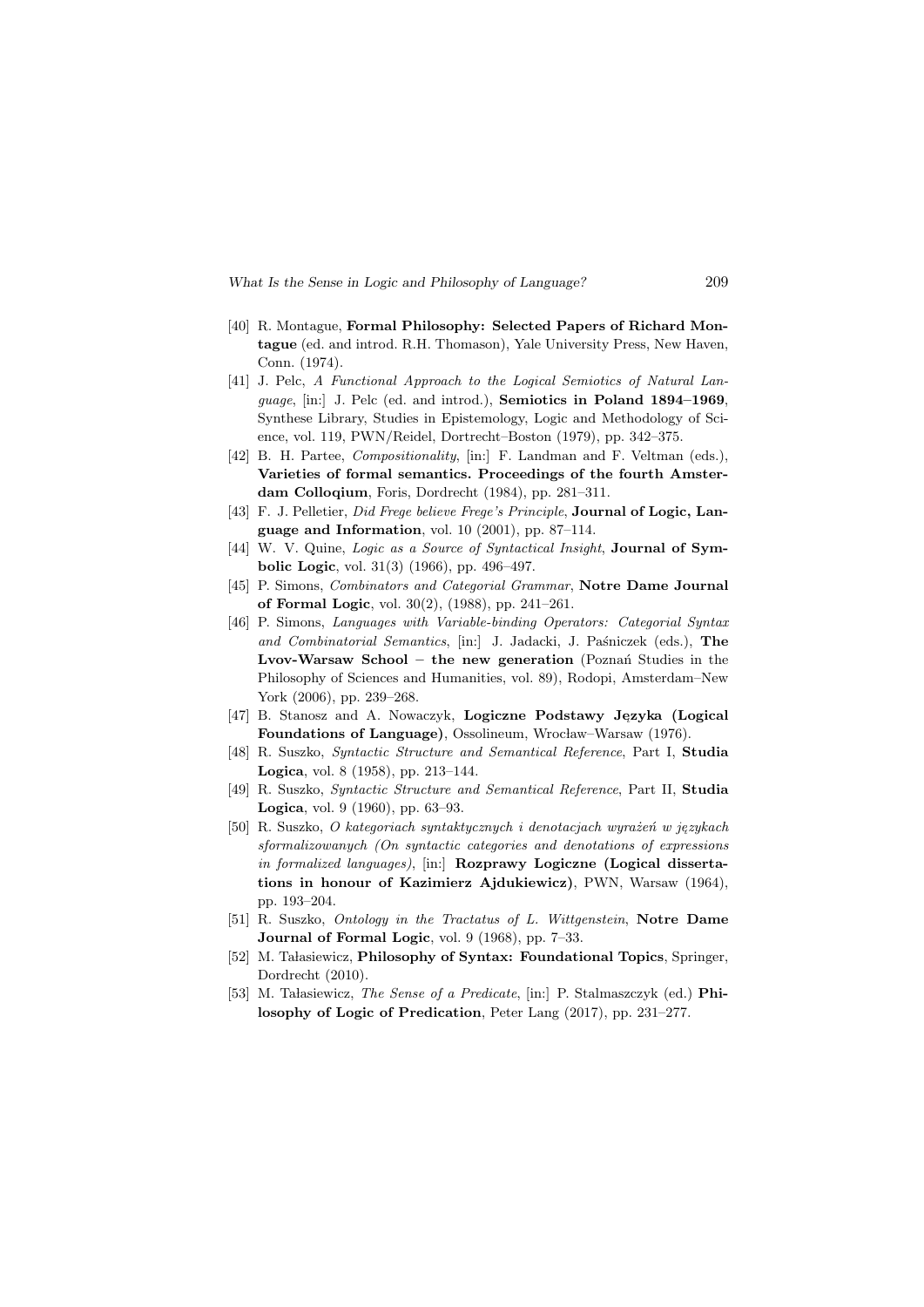- [54] L. Wittgenstein, Philosophical Investigations, Blackwell, Oxford (1953).
- <span id="page-25-3"></span>[55] U. Wybraniec-Skardowska, Teoria jezyków syntaktycznie kategorialnych (The Theory of Syntactically Categorial Languages), PWN, Wrocław–Warszawa (1985).
- <span id="page-25-4"></span>[56] U. Wybraniec-Skardowska, Theory of Language Syntax. Categorial Approach, Kluwer Academic Publishers, Nijhoff International Philosophy Series. Dordrecht–Boston–London (1991), DOI: [https://doi.org/10.1007/](https://doi.org/10.1007/978-0-585-26680-0) [978-0-585-26680-0.](https://doi.org/10.1007/978-0-585-26680-0)
- <span id="page-25-1"></span>[57] U. Wybraniec-Skardowska, Logical and Philosophical Ideas in Certain Approaches to Language, Synthese, vol.  $116(2)$  (1998), pp. 231–277.
- <span id="page-25-8"></span>[58] U. Wybraniec-Skardowska, On Denotations of Quantifiers, [in:] M. Omyla (ed.), Logical Ideas of Roman Suszko, Faculty of Philosophy and Sociology of Warsaw University, Warsaw (2001), pp. 89–119.
- <span id="page-25-9"></span>[59] U. Wybraniec-Skardowska, Three Principles of Compositionality, Bulletin of Symbolic Logic, vol.  $7(1)$   $(2001)$ , pp.  $157-158$ .
- [60] U. Wybraniec-Skardowska, O pojeciach sensu z perspektywy logiki (On the Notions of Sense from the Perspective of Logic), [in:] K. Trzęsicki (ed.) Ratione et Studio, Publishing House of Białystok University, Białystok (2005), pp. 155–190.
- <span id="page-25-6"></span>[61] U. Wybraniec-Skardowska, On the Formalization of Classical Categorial Grammar, [in:] J. Jadacki and J. Paśniczek (eds.) The Lvov-Warsaw School – the new generation (Poznań Studies in the Philosophy of Sciences and Humanities, vol. 89), Rodopi, Amsterdam–New York (2006), pp. 269–288.
- <span id="page-25-2"></span>[62] U. Wybraniec-Skardowska, Meaning and Interpretation, Studia Logica, vol. 85(1) (2007), pp. 105–132 (Part I), DOI: [https://doi.org/10.1007/](https://doi.org/10.1007/s11225-007-9026-0) [s11225-007-9026-0;](https://doi.org/10.1007/s11225-007-9026-0) vol. 85(2) (2007), pp. 263–276 (Part II), DOI: [https://doi.org/10.1007/s11225-007-9031-3.](https://doi.org/10.1007/s11225-007-9031-3)
- <span id="page-25-5"></span>[63] U. Wybraniec-Skardowska, On Metaknowledge and Truth, [in:] D. Makinson, J. Malinowski and H. Wansing (eds.), Trends in Logic: Towards Mathematical Philosophy, Springer, Berlin-Heidelberg (2009), pp. 319– 343, DOI: [https://doi.org/10.1007%2F978-1-4020-9084-4](https://doi.org/10.1007%2F978-1-4020-9084-4_16) 16
- <span id="page-25-7"></span>[64] U. Wybraniec-Skardowska, Three Principles of Compositionality, [in:] U. Zeglen<sup> (ed.)</sup>, Cognitive Science and Media in Education. From Formal and Cognitive Aspects of Language to Knowledge, no. 1, Publishing House Adam Marszałek, Toruń (2010), pp. 28–65.
- <span id="page-25-0"></span> $[65]$  U. Wybraniec-Skardowska, On Language Adequacy, **Studies in Logic,** Grammar and Rhetoric, vol. 40(53) (2015), pp. 257–292.